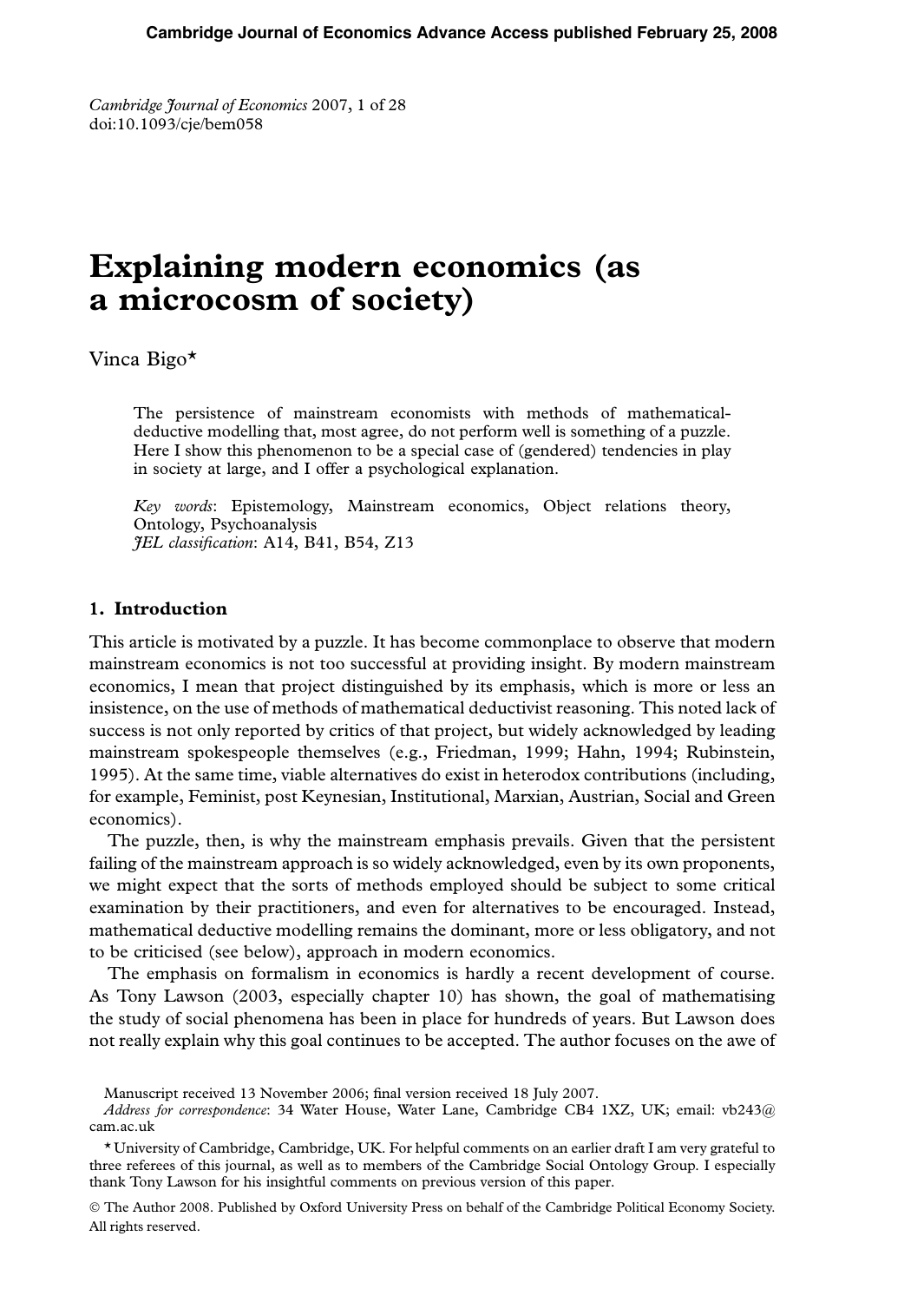mathematics felt by many following its successes in the natural sciences, especially since the Enlightenment.<sup>1</sup> And he emphasises the contribution of this awe as a cultural factor underpinning the original rise to dominance of the mathematical approach in economics. But the continuing insistence on formalism in the face of repeated explanatory failure suggests that a deeper explanation is required.

Such persistence with methods that seem not to be fruitful by their own (explanatory and predictive) criteria would appear to be akin to something pathological. In consequence, the sort of explanation that is likely warranted is one couched not only in sociohistorical terms, but further, and more poignantly, in psychological terms.

Here I do advance a psychological explanation. However, I first argue that the noted state of affairs observable in mainstream economics is a particular manifestation of wider tendencies in play in society at large. In suggesting a psychological explanation for the latter, I shall be accounting for the situation in modern economics as a special case.

In the following, I shall first be substantiating my assessment of the state of modern economics. Second, I shall argue that the tendencies observed in the discipline are particular instances of wider ones in society at large. Thereafter, I elaborate and defend a psychological explanation.

#### 2. The explanatory failures of mainstream economics

My first contention, providing an entry point for my analysis, is that much of modern economics is not in a healthy state. It has become disconnected from reality. Moreover, this lack of groundedness is widely associated with the emphasis on tools of mathematical reasoning. Many mainstream economists admit as much themselves.<sup>2</sup> Fortunately, this literature has been so widely surveyed that I barely need to touch on it here (see especially chapter 1 of Lawson, 2003).

As a quick summary it is worth recapping, perhaps, that the game theorist Ariel Rubinstein, when focussing on the mathematical nature of economics, concludes that 'Economic theory lacks a consensus as to its purpose and interpretation. Again and again, we find ourselves asking the question "where does it lead?" (Rubinstein, 1995, p. 12), whilst Nobel Memorial Prize winner in Economics, Milton Friedman finds that 'Economics has become increasingly an arcane branch of mathematics rather than dealing with real economic problems' (Friedman, 1999, p. 137). Similarly, a second Nobel Memorial Prize winner, Ronald Coase, writes that 'Existing economics is a theoretical [meaning mathematical] system which floats in the air and which bears little relation to what happens in the real world' (Coase, 1999, p. 2). And a yet further Nobel Memorial Prize Winner, Wassily Leontief complains that 'Page after page of professional economic journals are filled with mathematical formulas', and that these lead us from 'entirely arbitrary assumptions to precisely stated but irrelevant theoretical conclusions'; that mathematical methods are everywhere employed in economics, 'without being able to advance, in any perceptible way, a systematic understanding of the structure and the operations of a real economic system' (Leontief, 1982, p. 104).

In summing up this situation Mark Blaug has reason to formulate matters somewhat starkly:

<sup>1</sup> Thus, Lawson writes of the 'the enormous, almost uncritical, awe of mathematics in modern Western culture. This impetus is a cultural phenomenon pervasive in society at large. The idea that mathematics has a significant role in so many spheres is deeply embedded in our cultural thinking' (Lawson, 2003, p. 248). <sup>2</sup> For a summary account of a heterodox critique of the state of affairs see Jeremy B. Williams (2003).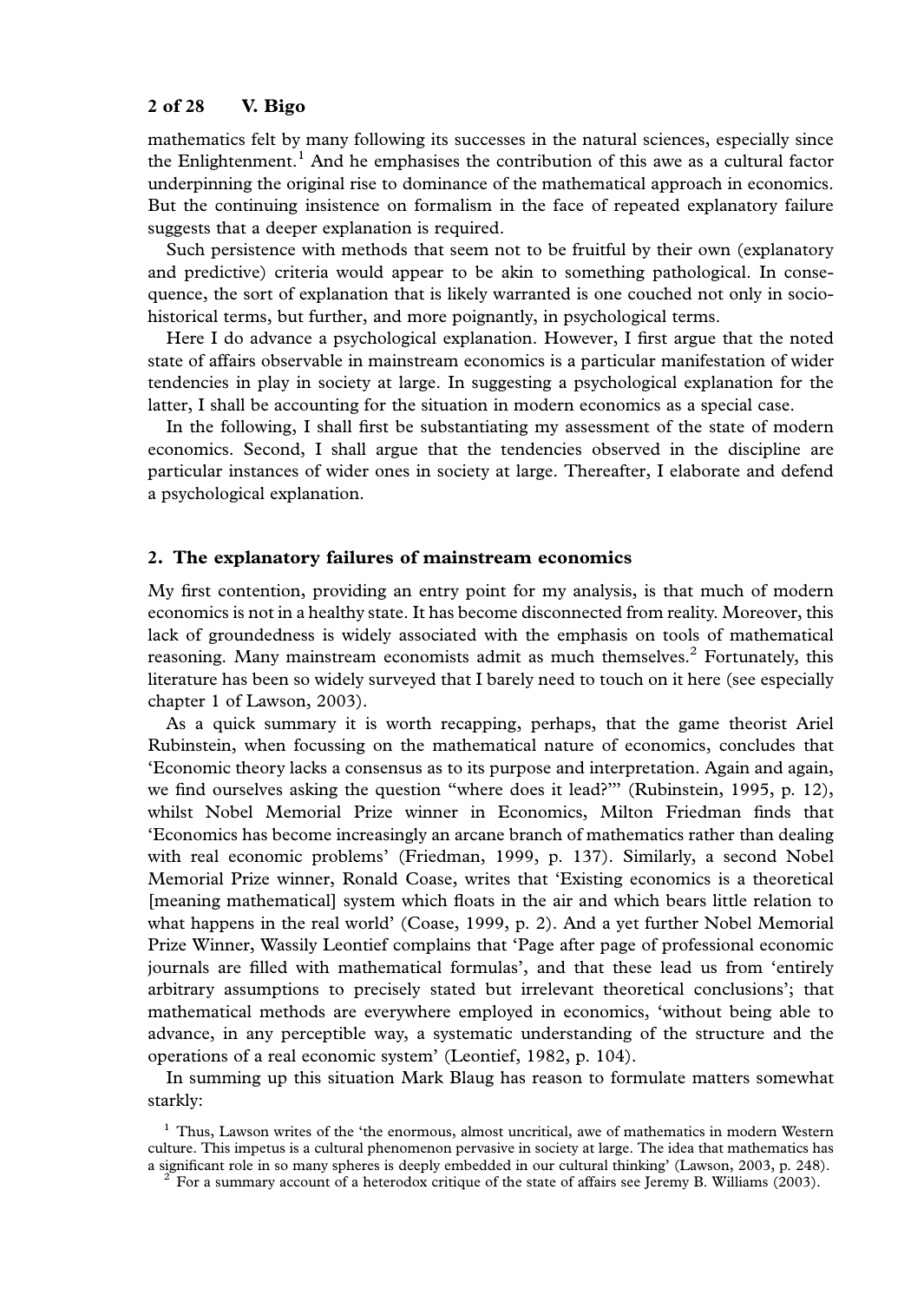#### Explaining modern economics (as a microcosm of society) 3 of 28

Modern economics is sick. Economics has increasingly become an intellectual game played for its own sake and not for its practical consequences for understanding the economic world. Economists have converted the subject into a sort of social mathematics in which analytical rigor is everything and practical relevance is nothing. (Blaug, 1997, p. 3).

It is perhaps worth emphasising that, since Rubinstein, Leontief and others made their critical assessments as surveyed by Lawson (2003), mainstream economists can be said to have moved into (or anyway become noticeable within) some new areas, such as information economics and most notably behavioural economics, which even has an emphasis on psychology (Davis, 2006; Elster, 1996). However, explanatory successes are not a notable feature of such developments. And whilst surveys of these recent developments, such as provided by David Colander *et al.* (2004), argue that the mainstream is currently being transformed quite significantly, the finding is nevertheless that the mathematical methodology remains compulsory:

modern mainstream economics is open to new approaches, as long as they are done with a careful understanding of the strengths of the recent orthodox approach and with a modelling methodology acceptable to the mainstream (Colander et al., 2004, p. 492).<sup>1</sup>

Thus, whilst the outcomes are not especially successful, the formalistic methodology remains dominant.

#### 3. Explaining the failure

Why does mainstream economics, with its emphasis on mathematical deductivist reasoning, do so badly in terms of illuminating economic phenomena? The most compelling explanation, I believe, is that the world view presupposed by the reliance upon formal methods of mathematical-deductive modelling, including the applied branch of econometrics, is not only counterintuitive, but also inconsistent with what I regard as our best defended conceptions of the nature of social reality.

The point here is that all methods of research carry presuppositions about the way the world is, about its basic structure or nature; that is, they carry an implicit ontology. In particular, mathematical deductivist methods of the sort used by economists presuppose event regularities or correlations, which in turn presuppose a system of isolated atoms.<sup>2</sup> By atoms here I refer not to entities that are small, but to those that have a separate, independent and constant effect. The system of atoms has to be closed off from external forces to ensure nothing combines (or interferes) with their working, so as to allow event regularity and predictability. That this ontology is presupposed by mainstream methods is both previously demonstrated by Keynes (1939) in his discussion of econometrics, and more recently systematised by Tony Lawson (1997, 2003).

 $<sup>1</sup>$  Perceiving an 'elite' within the mainstream that determines which new ideas are acceptable Colander</sup> et al. also write: 'Our view is that the current elite are relatively open minded when it comes to new ideas, but quite closed minded when it comes to alternative methodologies. If it isn't modelled, it isn't economics, no matter how insightful' (Colander et al., 2004, p. 492). And they add, with reason: 'Specifically, it is because of their method, not their ideas, that most heterodox find themselves defined outside the field by the elite' (Colander et al., 2004, p. 492).

Focussing on the emphasis on psychology specifically, Peter Earl expresses similar sentiments: 'So long as the mainstream paradigm dominates, those who seriously embrace a psychological approach to economics will probably have a hard time placing in "core" journals articles that comprehensively depart from it ... Skilled technicians, such as Rabin, [ ... ] are prepared to play mainstream publication games to get

psychological ideas into core journals' (Earl, 2005, p. 918).<br><sup>2</sup> In substantive contributions these atoms usually, though not inevitably, take the form of *homo* economicus.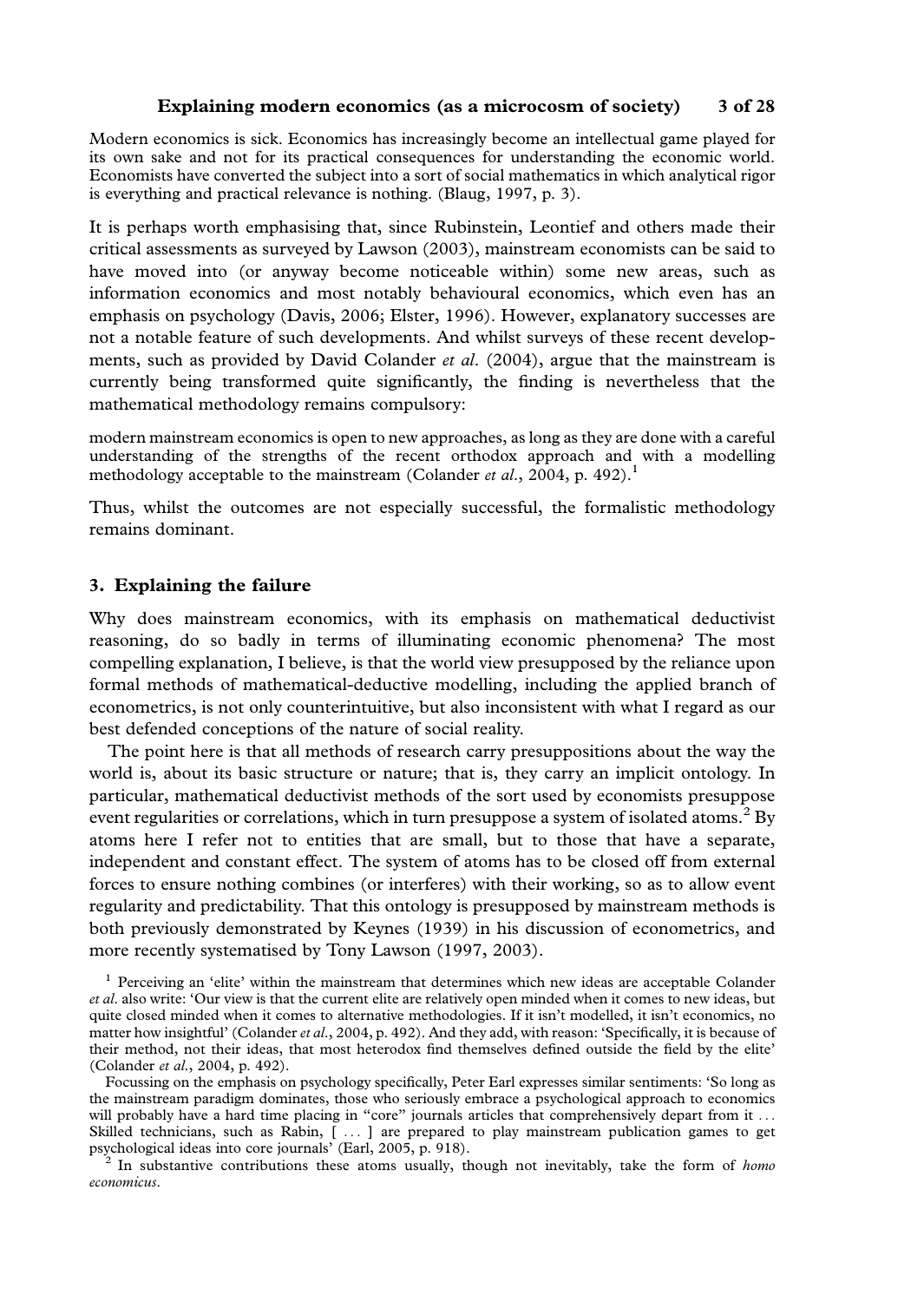Yet, social reality (which I take to be that realm of phenomena that depends at least in part on us for their existence) can plausibly be said to be (and many, e.g., Lawson, 2003, defend the contention that it is) of a different nature. Recent contributions to social ontology contend, in particular, that social reality is an open realm of emergent phenomena that are structured in nature, as well as being highly processual and interconnected. In other words, rather than consisting of isolated (or isolatable) 'atoms', social phenomena, whether we think of firms, universities, markets, money, human identity, language or whatever, are continuously being reproduced and transformed through practice (this is their mode of being). And they are constituted through their relationships to other social phenomena (employers to employees, teachers to students, money to markets, etc.) with the relationships themselves being continually reproduced and transformed through practice (for a lengthy exposition see, for example, Lawson, 2003, especially chapter 2). Once we are explicit in acknowledging such a conception, the continuing failures of the deductivist methods of modern mainstream economics are not really a puzzle at all.

## 4. The puzzle that remains

A feature of the situation that does remain a puzzle, however, is the determination of mainstream economists to persist with their deductivist methods despite the continuing record of failure. Frank Hahn seems to capture the sentiment of the discipline when he remarks of any suggestion that the emphasis on the mathematics may be misplaced—that it is 'a view surely not worth discussing' (Hahn, 1985, p. 18). In fact, Hahn later counsels that 'we avoid discussions of ''mathematics in economics'' like the plague', Hahn 1992 and he adds that economists are best off not giving much thought to methodology.

My central concern here is precisely to explain the puzzling phenomenon of the continuing failure of modern economics. Why, specifically, does the mainstream of the discipline persist in insisting on methods of mathematical-deductive modelling, even when the latter are continually found to perform badly, and when heterodox economists are able to point to alternative, more fruitful, approaches? $1$ 

As already noted, a preliminary answer has been advanced by Lawson (2003, chapter 10) centring on the awe of mathematics felt by many following its successes in the natural sciences, especially since the Enlightenment. But as I also emphasised, Lawson does not really explain why economists continue to insist on the use of mathematical methods in modern times. After all, the mathematical project has, over the last 50 years or so, become dominant, and yet is repeatedly found to perform badly. In truth, the continuing insistence on formalism in the face of repeated explanatory failure suggests that a somewhat deeper explanation is required.

### 5. Reconceptualising and broadening the puzzle

Before advancing and defending my own explanation, however, I want to do two things. I want to unpack a little the noted puzzle of modern economics, and also (simultaneously) to show that the puzzle involved is a special case of a phenomenon that is found to crop up in society more widely.

Now the basic puzzle as so far described, to recap, is that economists persist with a particular form of method despite its continuing, and recognised, lack of success. Here I want to elaborate a little on what this situation involves.

<sup>1</sup> Why, I might also add, do other social sciences seem to be attempting to follow the route of modern economics?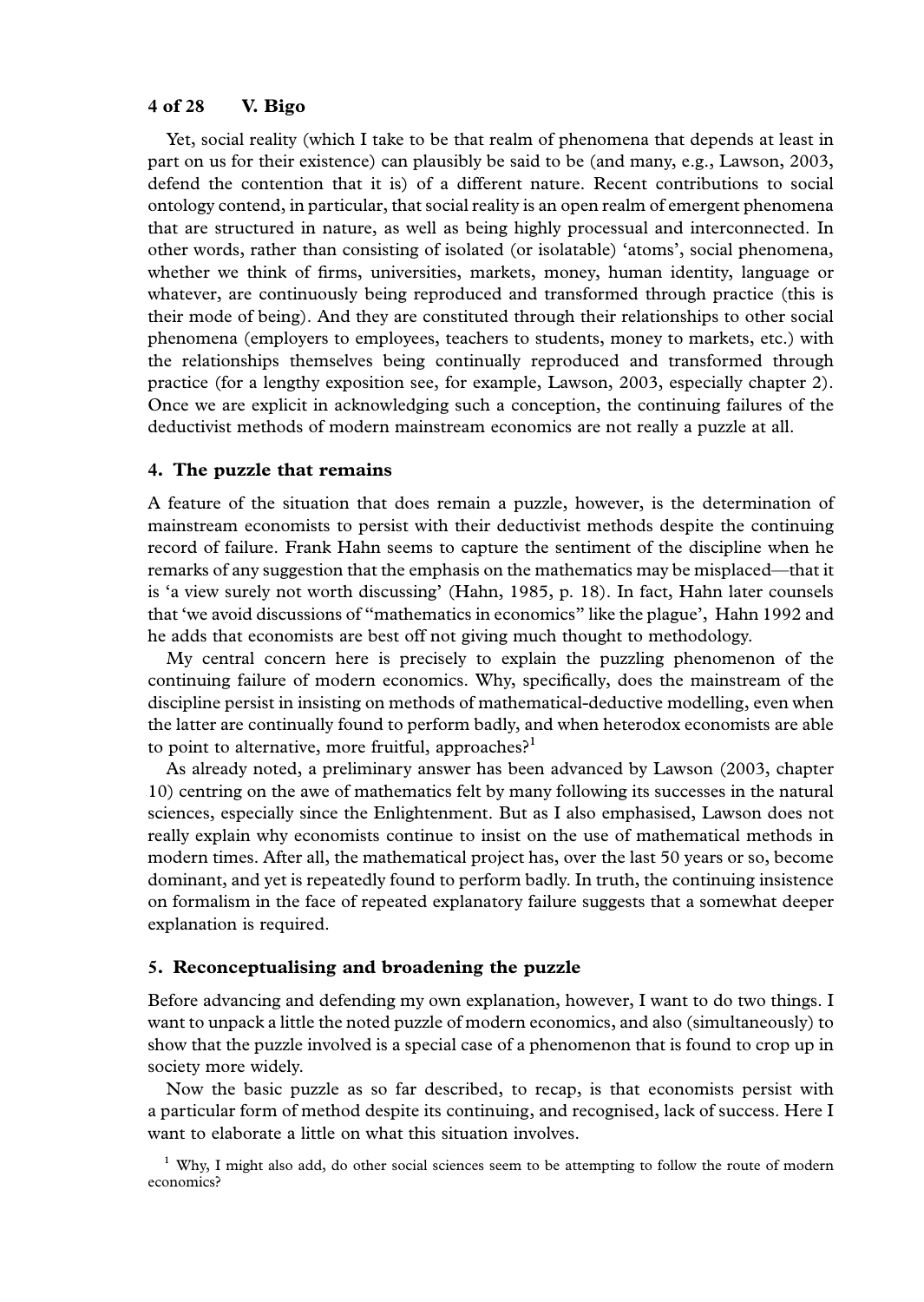#### Explaining modern economics (as a microcosm of society) 5 of 28

Actually, a contributory, but rarely commented upon, further feature of the state of affairs is that mainstream economics is dominated by men. Thus, the gendered nature of dominant modern economic practice is itself something of which I might need to take account in my explanation below. For the time being, however, I want to focus on two further features of the situation in modern economics. These are:

- ! The widespread view within the economics academy that only those who adopt methods of analysis regarded as proper or legitimate (which happens, of course, to be versions of the mathematical-deductive method) be counted as 'proper economists'; that those who do not so conform be treated as inferior, and so not be widely published or promoted.<sup>1</sup>
- ! The emphasised content of the proper method, the insistence on mathematicaldeductive reasoning in particular.

I now want to consider these two features of the situation of modern economics at length, in each case also indicating how they connect to wider tendencies in society at large.

# 6. Hierarchy in the economics academy

The first of the two features of the situation of modern economics that I have distinguished is something over and above the preference for formalistic method. It is the widespread insistence that *all* economists adopt the mainstream method (that, as it happens, is one of mathematical-deductive modelling), that, indeed, the application of the one favoured method is the only acceptable approach to economics, and that a reliance upon it is constitutive of what the mainstream supposes economics to be.

Notice that this form of hierarchical exclusiveness is more than being dualistic, although it involves the latter. Dualism tends to involve dividing the world into two mutually exhaustive categories. This actually is a practice widely adopted in economics as Sheila Dow  $(1990)$ ,<sup>2</sup> Deirdre McCloskey (1983), Julie Nelson (1992), Victoria Chick (1995), Fieke van der Lecq (1996), Roy Rotheim (2002) and Andrew Mearman (2005), amongst others, have often shown. My emphasis here though, is more on the way perceived differences (whether duals or not) are treated. The emphasis of mainstream economists to which I am pointing is that methods other than formalistic modelling should (a priori and without argument) be regarded as inferior and effectively excluded. My emphasis, in other words, is on the hierarchy that is created.

Again, this is something that is well documented elsewhere (e.g. by Lawson, 2003, chapter 10, and also see Strassmann, 1994, p. 154), and so I do not need to rehearse the argument here. Instead, I content myself with summing up the situation using the observations of Richard Lipsey (the author of a well known mainstream textbook) who reminds us what happens when mathematical modelling is absent not only from journal submissions, but even from seminars:

to get an article published in most of today's top rank economic journals, you must provide a mathematical model, even if it adds nothing to your verbal analysis. I have been at seminars

 $1$  In similar fashion mainstream or mathematical economists perceive a dualistic hierarchy within the social sciences, between economics and other social sciences.

<sup>&</sup>lt;sup>2</sup> For example, in her analysis of the thinking that underpins modern economics Sheila Dow suggests venturing 'beyond dualism', as 'one possible alternative to the Cartesian/Euclidean mode of thought which underlies much of mainstream economics and the methodological principles on which this economics is based' (Dow, 1990, p. 143).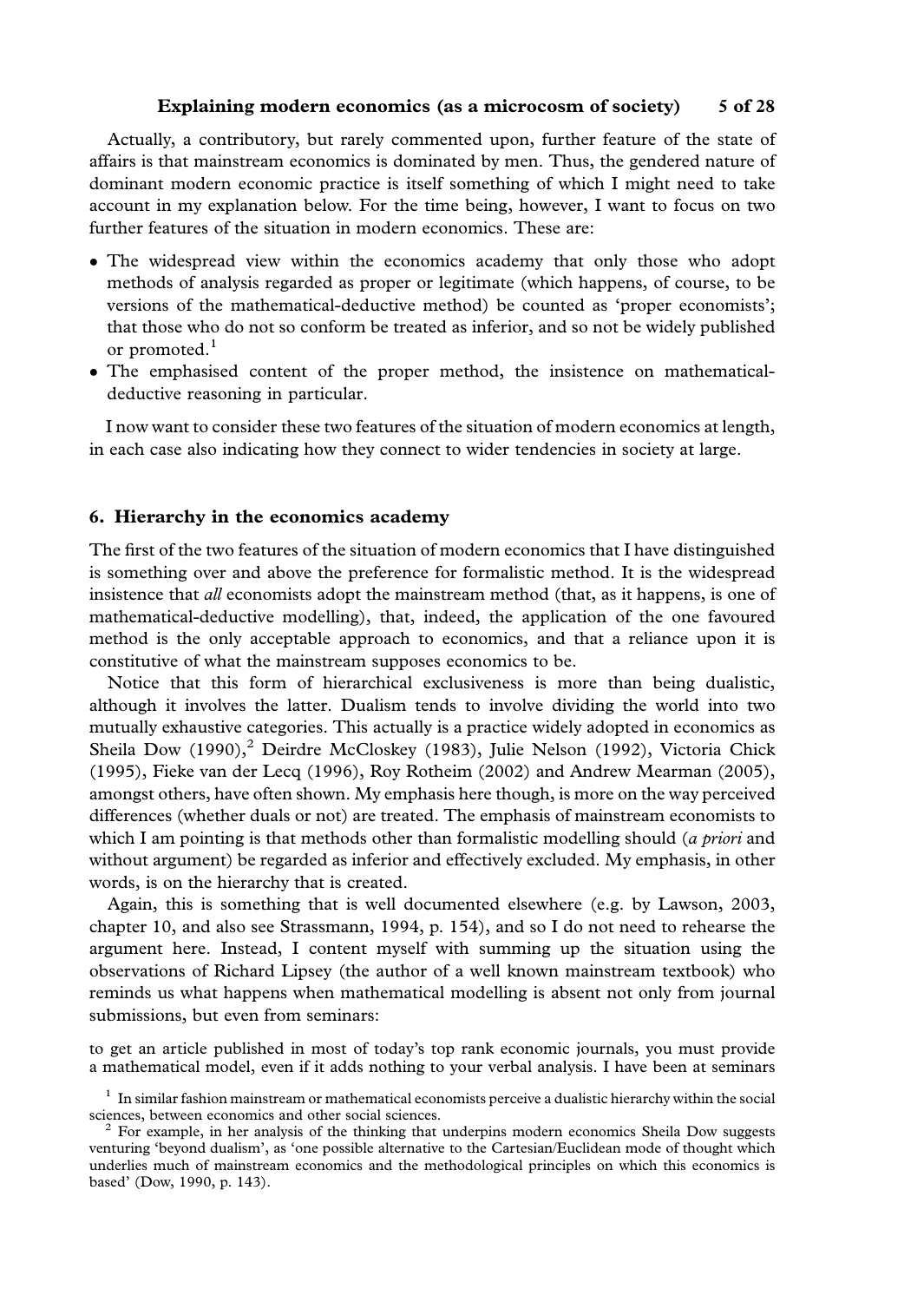where the presenter was asked after a few minutes, 'Where is your model?'. When he answered 'I have not got one as I do not need one, or cannot yet develop one, to consider my problem' the response was to turn off and figuratively, if not literally, to walk out. (Lipsey, 2001, p. 184)

Basically, according to the mainstream practice I am focusing upon, economists are placed into two categories: those who do mathematical modelling and those who do not. Posts and promotions go mostly to the former. Indeed, terms like 'proper economists' and 'economic theorists' tend to be reserved only for those who engage in formalistic modelling. The contributions and results of heterodox economists, are consequently not engaged with, but put aside as inadmissible. $<sup>1</sup>$ </sup>

#### 7. Hierarchies in the wider society

At this point, I want to draw attention to the fact that this attitude of unfounded belittling of those who adopt practices different to ones own, is something that takes place in society at large. Whilst dualistic modes of thought themselves permeate the wider society, $\frac{2}{3}$  my emphasis here is on how perceived or recognised differences are treated, that is, on how perceived differences (whether real or not) are turned into hierarchies (without good reason). Thus, men are largely portrayed (by men) as somehow superior to women, whites portrayed (by whites) as superior to non-whites, indigenous superior to immigrant, 'our' country or culture or religion superior to 'theirs', and so on.

In the context of hierarchies within the academy, it is not without relevance at this point to recall the early (late 1970s and early 1980s) feminist debates around epistemology. The background to these was the impression given by mostly white male scientists that their values and criteria were somehow superior to those held by others (particularly by women) perceived as different. The dominant message of these feminists was that a fuller vision of reality could be attained by drawing attention to gendered locations, that a theorising of gender was a useful way of shedding light on previously hidden aspects of the social process (see, for example, Chodorow, 1978; Keller, 1985). Of course, this feminist response was soon followed by an awareness that further hierarchical dualities (or, at least, white European centred approaches) were inadvertently being created by these second wave feminists themselves around differences of race, ethnocentricity, culture, age, and so forth.

But even in the 1970s and 1980s there was nothing very new about the creation of intellectual hierarchies in which women were placed in subordinate positions. Western thought, dating as far back as the ancient Greek era tends to portray women as limited in their capacity to pursue reason. And this line of though stretches up through to the Enlightenment period, and still permeates current social scientific enquiry.

This portrayal tends to be rationalised<sup>3</sup> in terms of women being embodied, literally, as mothers and further associated, metaphorically, with mother nature, the irrational, the

<sup>1</sup> Even papers like Akerlof's *Market for Lemons* (1970) was originally rejected because of its minimalist use of mathematics, which meant that it was regarded as trivial. Before the paper was eventually accepted by the Quarterly Journal of Economics it was rejected by the American Economic Review without even a referee's report being sent, because, as Akerlof recounts: the Review 'did not publish such trivial stuff' (Akerlof, 1995, p. 52). It was also rejected by the *Journal of Political Economy*, which at least sent a report. It also went to the *Review of* Economic Studies (on the urging of one of the editors) but 'was rejected on the grounds again that it was "trivial" (Akerlof, 1995, p. 53).

 $\frac{2}{\pi}$  Dow in fact argues that 'Dualism has been endemic to a particular stream of Western thought since the Platonic distinction between mind and matter' (Dow, 1990, p. 143).

 $^3$  Though, as a referee points out, there are likely numerous additional, including competing, explanations to this attempted 'rationalisation'.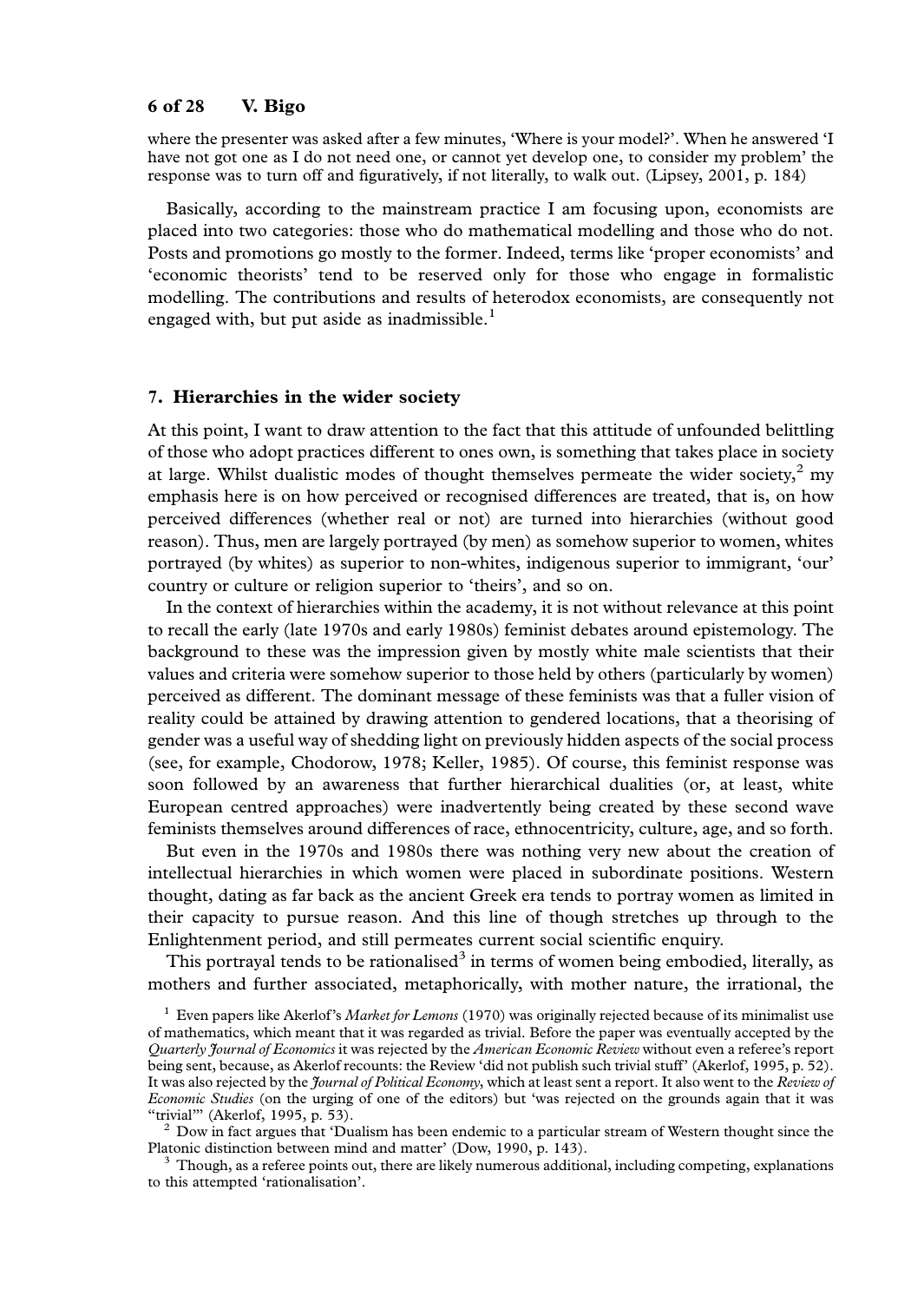emotional, those aspects of 'womankind' that allegedly prevent enlightened scientific enquiry.<sup>1</sup> Susan Bordo notes, for example, that:

In the seventeenth century [the feminine orientation toward the world] was decisively purged from the dominant intellectual culture, through the Cartesian 'rebirthing' and restructuring of knowledge and the world as masculine. (Bordo, 1987, p. 100)

Needless to say, a serious historical examination quickly reveals that female scholars were never, in practice, the sort of irrational 'objects' depicted in western thought. And, of course, female scholars have critiqued the value structures propagated by male-dominated communities, not least their ranking of, and attributing hierarchies of values to, ways of being.<sup>2</sup>

I note, too, certain further tendencies that I take to be the wider responses to dualistic ranking in the academy. These are the emergence and reproduction of social relations and conventions everywhere that institutionalise the idea of (ungrounded) supremacy and allocate unequal opportunities to some over others. Thus, typically, men are advantaged over women, white advantaged over black, etc.

To sum up, then, my point is that the unreasoned (and seemingly debilitating) tendency in modern economics to create seemingly ungrounded hierarchical dualisms is but a particular instance of the behaviour that can be observed in society more widely. In seeking to explain the wider societal practice, I hope to account for the relevant aspect of the behaviour of mainstream economists as a special case.

#### 8. Mathematics or prediction in the economics academy?

The second feature of the situation of modern economics distinguished is the emphasis on mathematical deductive modelling itself. This is something I now want to unpack a little. I am, as I say, entirely convinced by Strassmann (1993), Nelson (1996), Lawson (1997), Colander (2000) and others, that the emphasis of modern mainstream economics is upon the use of methods of mathematical modelling. It is also clear that the drive to mathematise

 $1$  Philosopher, physicist and mathematician René Descartes, along with many Christian and other male scholars, believed in the independence of mind and body. The body constitutes a non-essential and unnecessary feature of the essence of being (the latter being 'thought'). This is also known as 'Cartesian dualism'. To arrive at this conclusion, Descartes combined (in Discourse on Method for Reasoning Well and for Seeking Truth in the Sciences, 1637) two observations he thought had to be true: 'I think, therefore I am' and the idea that human beings were 'a substance the whole essence or nature of which was merely to think, and which, in order to exist, needed no place and depended on no material thing'.

<sup>2</sup> These structures are underpinned by a concern (of some) to be separate and controlling (of others) that feminists reject. I will have much to say on this further on in the paper. For the time being, I merely record that feminists, of course, seek not to reverse the hierarchical orderings, but to reject ungrounded hierarchies outright. In the context of modern economics the feminist position is well summarised by Julie Nelson (in her plenary address at the conference of the International Association for Feminist Economics in January 2001): 'Feminist scholarship does not suggest, as some infer before they engage with it, that one should turn the tables and reject, say, reason in favor of emotion. Rather, it has sought to redefine our epistemological understandings in ways that are more adequate to the search for knowledge, and less hedged around and distorted by an unreflective emotion-based psycho-sexual urge to be *separate and controlling*, by the backlash feeling that anything else is (in a telling choice of words) ''impotence'' (for example, Gillott & Kumar, 1997, p. 38). An important concept is what Keller (1985) called ''dynamic objectivity'' or what Harding (1993) called ''strong objectivity'': our ability to reach beyond our own subjective experience in claiming knowledge starts not in a stance of mythical detachment, but with an understanding of our own position and location in the world. At the level of epistemology, feminist theory suggests that the reliability of our knowledge is tested in the give and take of expanding communities, rather than assured by the adherence of the individual researcher to specified methods (Longino, 1990) ... that alternatives exist which, in place of control and domination, recognize mutuality and ''personal power''.' (Nelson, 2001, my emphasis).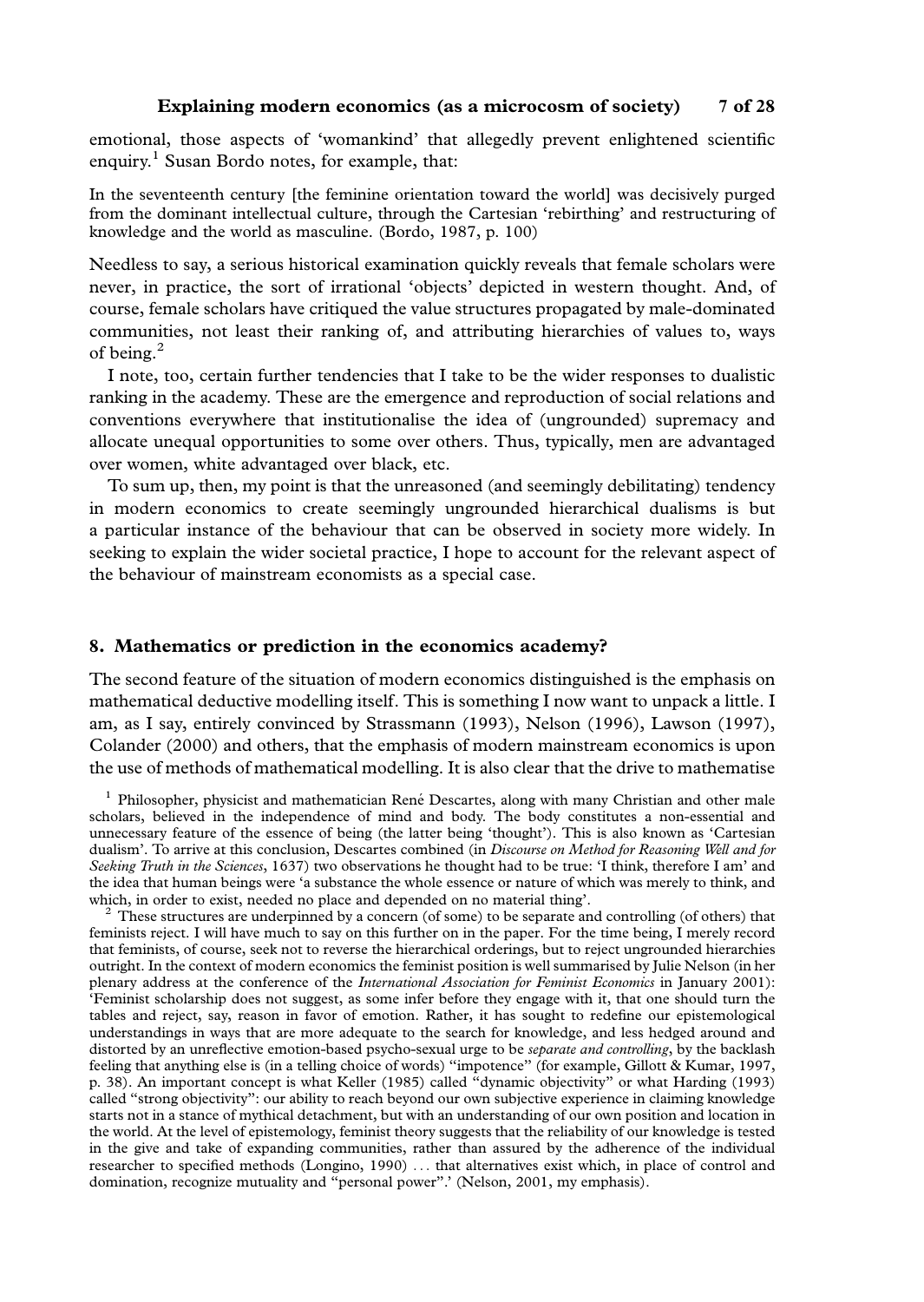the discipline has been in place for a very long time. However, I believe that one, and probably the most compelling, reason why the emphasis on mathematical-deductive reasoning is retained, despite everything, is that it facilitates a second orientation that is conceptually separate.

This is a concern with forecasting or *prediction*. Successful prediction has long been viewed as the primary goal of a respectable science, and economists are keen to be seen as scientists. The possibility of successful prediction relies on the occurrence of closed systems, those in which event regularities occur. And these, of course, are also precisely the required conditions for mathematical deductive reasoning to be practically useful, conditions therefore effectively presupposed by the (ubiquitous) reliance upon such methods.

In fact, it is possible that some economists associated with the mainstream believe (or anyway hope) that event regularities are a frequent occurrence in the social realm (thus facilitating event prediction) without being overly supportive of the insistence on the use of mathematics, always and everywhere. And this does seem to be the explicit orientation of a few. For example, Friedman complains that 'Economics has become increasingly an arcane branch of mathematics rather than dealing with real economic problems' (Friedman, 1999, p. 137). But this apparently sits alongside his firm belief in the centrality of the role of prediction. Indeed, in his famous methodological essay of 1953 Friedman writes explicitly:

The ultimate goal of a positive science is the development of a 'theory' or 'hypothesis' that yields valid and meaningful (i.e., not truistic) predictions about phenomena not yet observed. Theory is judged by its predictive power. (Friedman, 1999, p. 7)

Of course, it is conditional (not unconditional) prediction that economists are concerned with. If the rhetoric ever suggests otherwise, the seemingly unconditional forecasts in fact are implicitly backed up by event regularity formulations of the 'whenever x then y' sort, with the independent variable x assumed known and possibly under the agent's control.

One way or another then successful prediction seems to be an accepted goal of modern mainstream economists, one implicit in the widely acknowledged emphasis on modelling.<sup>1</sup>

#### 9. Prediction more widely

Once more, the feature that we find in modern economics can be shown to prevail in society more widely. In particular, it is a feature of academic science and philosophy. For when we focus on the closed systems or event-regularity presupposed by modern

<sup>1</sup> Perhaps this will seem less true of so-called (pure) theorists who practice a form of mathematical deductivist modelling where empirical evidence is rarely sought. These 'theorists' do adopt the first noted tendency, that is they insist that what they are doing is superior to the practices of others in the economics academy. But in truth members of this group also orientate themselves to the goal of successful prediction. Thus, the axioms adopted take the 'whenever this then that' structure and typically serve to relate variables expressing types of events or states of affairs. And the models constructed are made available to econometricians who are expected to use 'data' to determine specific values of model parameters, and so forth. Even those like Frank Hahn, who seem sceptical about the uses of econometrics, ultimately take axioms to be justified claims about actualities of the social world, about events, etc., that actually occur: 'It is not that [axioms] . . . are divorced from experience or observation but rather that they mark the stage beyond which one does not seek to explain' (Hahn, 1984, p. 6). Elsewhere, and more generally, Hahn writes: 'For I do not wish to deny that there are empirical regularities of economic behaviour awaiting discovery. But I claim that these will be, as it were, much deeper down, more elementary and closer to the form in which axioms are postulated than are the complex, institutional and history dependent ''facts'' of the econometrician' (Hahn, 1984, p. 332). And elsewhere: 'Axioms are not plucked out of the air and far from distancing the theorists from what somewhat mysteriously is called the "real" world, they constitute claims about this world so widely agreed as to make further argument unnecessary' (Hahn, 1985, p. 5).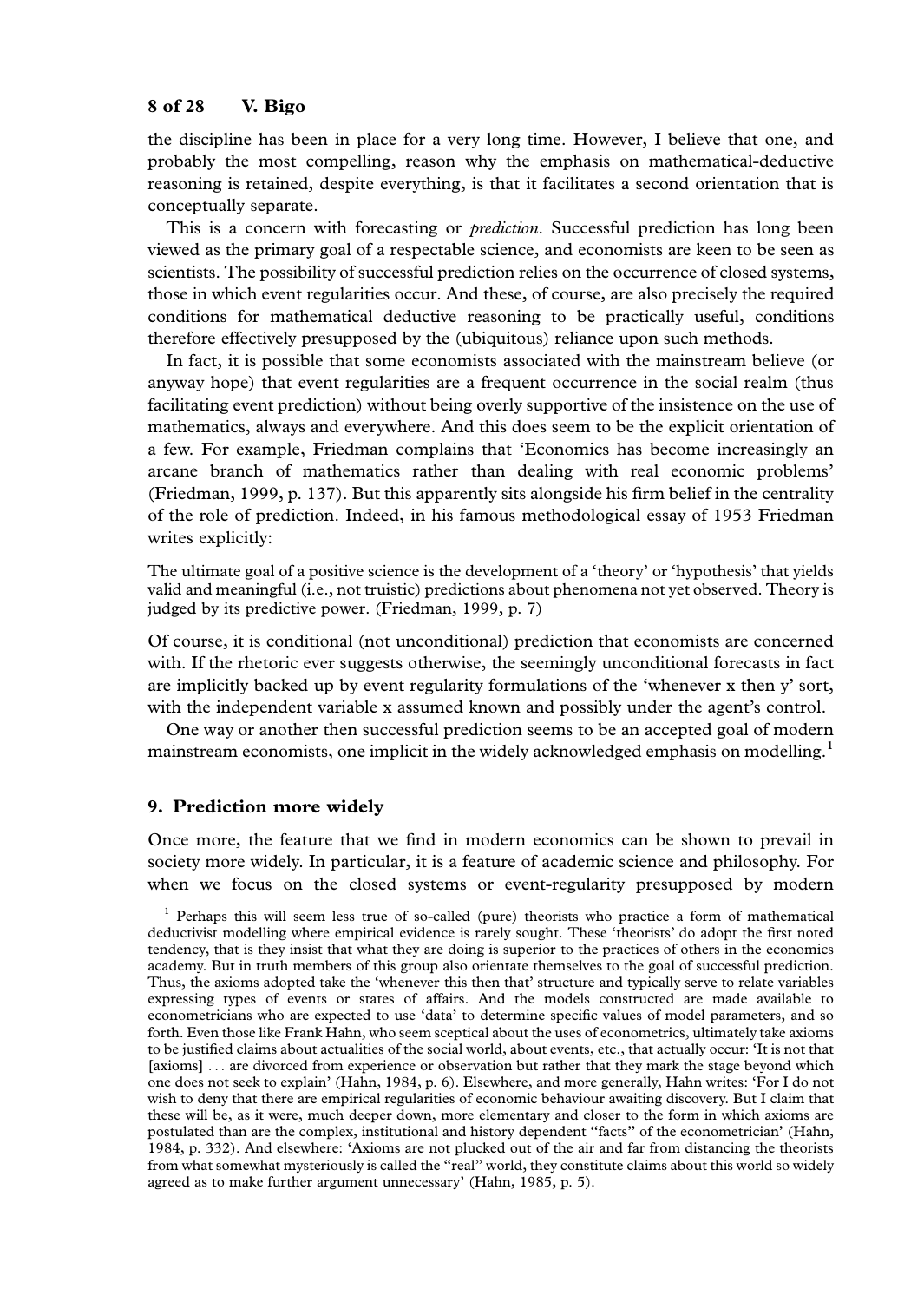#### Explaining modern economics (as a microcosm of society) 9 of 28

economists in their pursuit of successful predictions, we can also see that this resonates with the wider theory of knowledge systematised as positivism (drawing on Hume's empiricism) that dominated twentieth-century philosophy. Though modern mainstream economics is not a form of positivism, not least because it commits itself to the existence of unobservable phenomena (such as tastes, equilibria or utility), the two are united in presupposing that closed systems (supporting event regularities and predictions) occur in the social scenarios under study. Let me briefly elaborate.

Positivism, of course, was a force that influenced society at large. Auguste Comte  $(1798-1857)$ ,<sup>1</sup> who coined the term, identifies three phases in social progress: theological, metaphysical and positive (or scientific). The third of these stages, the positive era, is one in which all abstract and obscure forces are discarded and natural phenomena are explained in terms of law-like regularities connecting observable events (regarded as causal laws). $2$ Furthermore, positivists advocate that natural scientific enquiry (construed in this particular way) be applied equally to social scientific enquiry. On this conception, societies, like nature, are thought to operate according to mechanistic laws.

In fact, we can view the rise of positivism as part of a broader development connected to the Renaissance (1450–1600), the Scientific Revolution (1600–1687) and Enlightenment (the mainstream thought of eighteenth-century Europe and America). Fundamental to this development was the notion that the universe was ordered and predictable. Here we need remember just a few of the central contributors. For example, the French philosopher, mathematician and scientist René Descartes (1596–1650) pioneered deductive reasoning, publishing *Discourse on Method* in 1637. The observations of German astronomer Johannes Kepler (1571–1630), Italian astronomer, mathematician and physicist Galileo Galilei (1564–1642) and the work of English mathematician and natural philosopher Sir Isaac Newton (1643–1727) were all held as legitimising evidence that successful scientific theory should be coupled with rigid experimentation. We might note too the related empiricism of the English philosopher, essayist and statesman Francis Bacon (1561–1626) and his defence of inductive method.

All these contributions, and others, gave credence to the idea that the lynchpin of science is successful prediction. As I say, I am not questioning the attachment of modern economists to formalistic methods. But once we examine the academy more widely, we can see that an emphasis on predictability, or (implicitly) closure, is in fact the dominant concern. From this perspective, we can more easily see that mainstream economics is a mathematical special case, where the mathematics and the world it presupposes allow for prediction.<sup>3</sup>

We can see, too, how the desire to predict is manifest outside the academy, in other institutions. For example, we can note the emergence of economic or financial consultancies, and such like, and the status or high prestige (or nowadays high fees) of those who set themselves up as experts in foreseeing the future (such as, financial analysts, or buisiness gurus).

<sup>1</sup> Comte also coined the term *sociology* and is usually regarded as the first sociologist.<br><sup>2</sup> Halfpenny's writes of positivism, that it 'is often taken as the embodiment of modernity, the vehicle that promised to deliver the fruits of the enlightenment to all disciplined human thought. Carrying such a baggage, positivism is notoriously difficult to define. Nevertheless, a quick characterisation for current purposes is provided by the deductive-nomological (d-n) schema: a satisfactory explanation is achieved when the explanandum is deduced from the combination of one or more laws and a set of initial conditions (Hempel, 1942). Even this simple schema can be extensively elaborated by varying the characterisation of laws that are central to its operation' (Halfpenny, 1997).<br><sup>3</sup> In sum, it appears, the orientation to prediction prevails, whether in abstract models or applied in

econometrics, whether conditional or unconditional, and whether with or without insistence on the use of mathematics.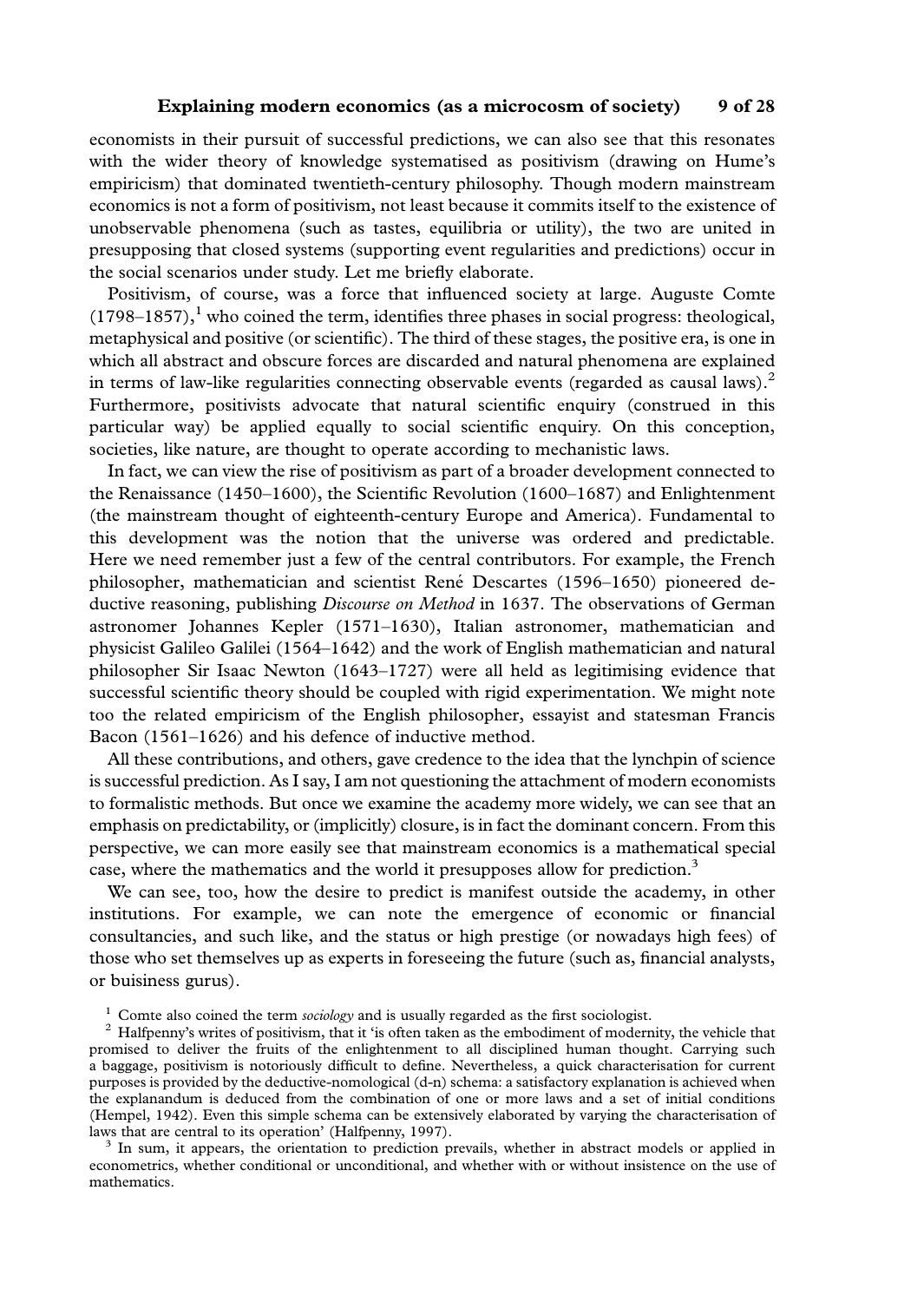If social reality is open, successful prediction, even of a conditional sort, is likely to be a rarity with respect to actual events or outcomes.<sup>1</sup> When Lawson criticises the mainstream approach from an ontological perspective, he emphasises alternative dialectical procedures. But those like Friedman cannot go this far, because the desire to predict dominates, even when the (excessive) insistence on mathematical reasoning is questioned.

In short, it is clear that an important concern sustaining the emphasis on formalism in economics is the implicit commitment to seeking successful predictions. In that this commitment is not only revealed more widely in society at large, but also constitutes an unreasonable criterion of social scientific success, I shall seek to explain it in what follows.

Finally, I earlier briefly noted the additional feature of the situation of modern economics, that the mainstream practices that I am seeking to explain are pursued within a project that is dominated by men. As the discussion above suggests, we might now also note that in society more widely both the emphasis on prediction, as well as the construction of *hierarchical dualisms*, is more characteristic of one gender than another, namely of men than of women.<sup>2</sup> Prima face, then, if there is a psychological explanation of the puzzling state of affairs before us, it will likely need to focus on ways in which the (psychological) development of men and women is systematically different.

#### 10. Taking stock

In summary, with a bit of reflection we can see that the puzzle with which we started, namely the persistence of economists' practices that appear ungrounded, has aspects that find their counterpart in various activities found in society more widely. Specifically, there are two enduring tendencies in all spheres, and certainly within the academy, pursued especially by men, which can be seen to encompass or generalise the puzzling features of modern economics. These are:

- ! A tendency to create hierarchical dualisms between the self and others, between practices in which 'we' engage and those in which 'others' engage.
- ! A tendency to pursue practices that suggest that we believe we are in charge of the future, and most pervasively that we can predict what is going to happen.

Both sets of tendencies involve the construction of fantasies. First, the dualisms created mostly do not capture warranted hierarchies. To repeat, all things considered, mathematics is not universally superior to other (non-mathematical) approaches in economics, men are not superior to women, nor whites to blacks, calculative reason to emotion, employers to employees, indigenous to immigrant, 'our' religions to those of 'others', etc. Second, the idea that we can predict the future (at least in the ways the economists suppose) is not borne out in practice in the open world in which we live.

<sup>&</sup>lt;sup>1</sup> Whilst our ability to successfully predict actual outcomes is mostly lacking in the social realm, we can nonetheless identify tendencies at work, even when outcomes themselves remain uncertain (see Lawson,

<sup>1997,</sup> chapter 20).<br><sup>2</sup> Since I am seemingly accepting a particular hierarchical dualism of sorts here myself (though hopefully not adopting an orientation of reducing reality to hierarchies), it is important to emphasise (as in the passage above) that I use the terms 'man' and 'woman' to denote gendered (that is, socially 'constructed') subjects. For (claims about) differences that are biological I refer instead to male and female subjects. The distinction between sex and gender on which this conception builds derives originally from the work of the psychologist Robert Stoller (1968) who first formulated it to differentiate the socio-cultural meanings ('masculinity' and 'femininity') from those of biological sex differences ('male' and 'female') on which they were erected (see Oakley, 1972).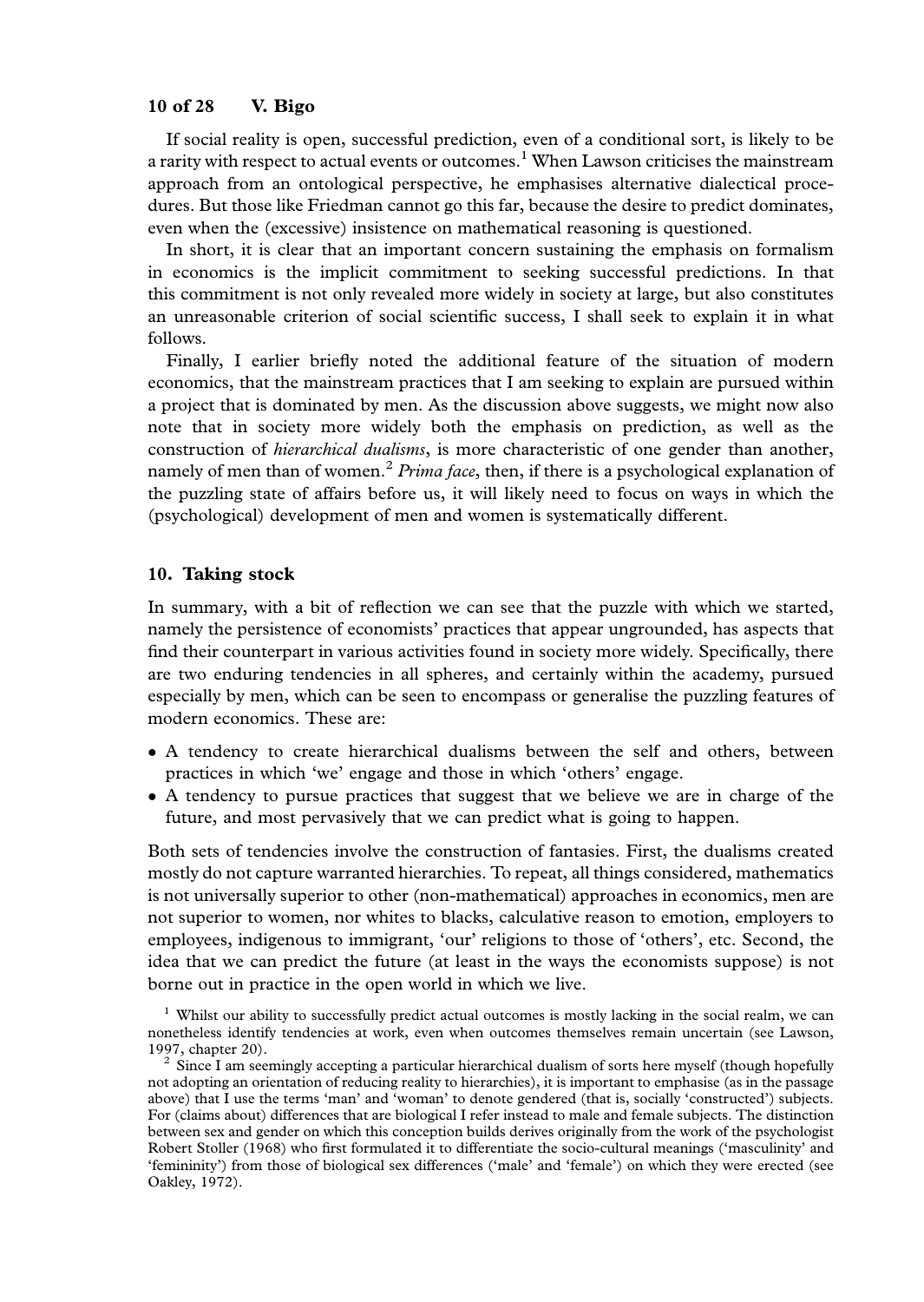#### Explaining modern economics (as a microcosm of society) 11 of 28

Let me refer to these noted fantasies as the *fantasy of supremacy* and the *fantasy of* prediction, respectively. My argument so far can be formulated as the contention that the fantasies of supremacy and prediction are tendencies in play in society at large, and that the situation of modern mainstream economics is but a special case.

If we look to the economics academy specifically, we have on the one hand a resulting state of affairs in which one approach to research is prioritised over all others, a situation, that is, of epistemological domination. On the other hand, we have a situation in which that epistemic approach is prioritised largely because it is thought to enable us to predict an open and unpredictable future, a situation, that is, of ontological delusion (or inherent omniscience).

I now need to explain the tendencies I have identified, and show why they persist. I also hope to account for the further observation that they appear to be pursued first and foremost by men. This is the set of the tasks that I undertake below.

Before embarking on them, however, I should briefly acknowledge that I am not the only one to seek a deeper explanation of the state of modern economics, looking in particular to psychology. The literature goes back at least to Peter Earl's (1983) The Economic Imagination: Towards a Behavioural Analysis of Choice; and includes Dow and Earl's (1984) methodological work, as well as Dow's output on dualistic thinking in economics (Dow, 1990), and also Victoria Chick's (2003) explicit linking of psychology to the teaching of economic methods that presuppose open and/or closed systems.

Psychologically oriented research of this sort also includes more recent feminist contributions to the discussion, and in particular Susan Feiner's (2003) argument for an 'erotic economy of sharing'. Whilst my own explanation shares a good deal with some of these, none of the latter, I believe, yet goes far or deep enough. Nor do they necessarily (and I shall return to them later in this paper) share the same goal or assessment of the nature of the problem. $<sup>1</sup>$ </sup>

Finally, at this point, I should also note that, although I have presented Lawson (2003) as focusing on the mathematical component of the mainstream, and this indeed has been his primary emphasis, his contribution, in truth, in some ways anticipates my own. For he asks:

is there also a deeper psychological explanation, turning, perhaps, on a fear of accepting the openness of society (and indeed of reality in general), the consequent fact of pervasive and fundamental uncertainty, and so the limited scope for predictability in life and thereby for control over what happens? And, if the latter putative psychological mechanism is at all contributory,

<sup>1</sup> For example, like me, Susan Feiner (2003) views mainstream economics as a highly gendered (masculinist) project. But she does not see the puzzle before us in quite the same terms as I do. Feiner calls for a psychoanalytical *reading*, when I seek a psychological explanation for the phenomena at hand, the fantasies of supremacy and prediction I have just described. Thus, she suggests: 'A psychoanalytic reading . . . sets the stage for a new, feminist understanding of economics which has the potential to recast the human activities of production, distribution, and consumption as relations of sharing rather than as relations of exchange. For the ability, capacity, and will to share are a loss long mourned' (Feiner, 2003, p. 180). Moreover, Feiner is concerned that modern economics legitimates hierarchical dualisms and 'constitutes ''a system of hierarchical domination'''. Thus, according to Feiner: 'neoclassical economics in both scholarly and popular forms plays an important role in the reproduction of market-driven, male dominated society. It is not adequate to end with the recognition that neoclassical economics legitimates, justifies, or rationalizes inequalities of class, gender, and race. Instead, we must press beyond this to understand how this system of ideas and symbols constructs and constitutes 'a system of hierarchical domination'' (Feiner, 2003, p. 181). In my own line of enquiry, however, I conceive of modern economics as dominating, because of its rejection of other, non-mathematical, approaches to economics. The 'rationalization of inequalities of class, race and gender' are then largely the result of the emphasis upon formal methods of enquiry, methods which (because of their ontological presuppositions of atomism and closure) are ill equipped to deal with the (relational) complexities of inequality.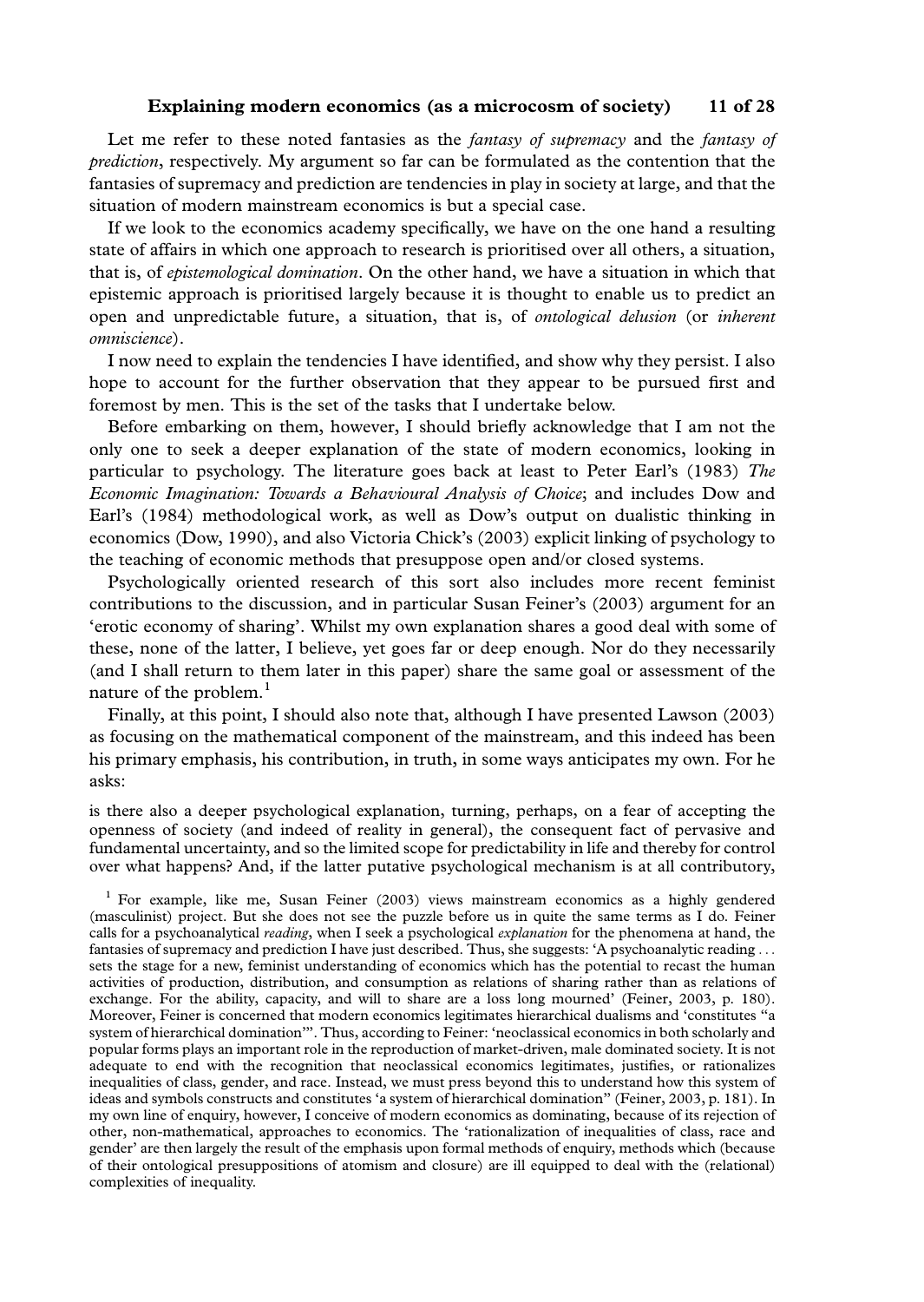there arises the interesting supplementary question as to whether, as some suspect, its influence is significantly gender-differentiated. I postpone setting out my own answers to questions such as these to a further occasion. (Lawson, 2003, p. 281)

My own explanatory contribution thus effectively starts where Lawson's leaves off.

#### 11. Towards an explanation

The phenomena with which I am concerned are seemingly unreasonable, almost pathological, traits. My contention is that their explanation, in large part, is psychological, and bound up with early (gendered) modes of individual (infant) development. Thus, it is to the topic of infant development to which I now turn. I start, though, with that part of the child development that applies to both genders (I will turn to gendered differences in experiences in due course). I should give notice here that I must spend some time developing features of psychological theory that (it will turn out) are relevant to my explanation, before being able to show how they can account for the puzzling phenomena before us.

The psychological framework of analysis that I take to provide the best grounded account of identity formation is object relations theory. According to this theory (see, e.g., Chodorow, 1978; Greenberg and Mitchell, 1983; Klein, 1948; Kohut, 1971; Winnicott, 1953) we are, from early on, relation-seeking creatures (rather than pleasure seeking ones as Freud and others supposed). As infants, and as we move through life, we forge our identities as we seek to establish close relationships with significant others ('objects'). These relationships, then, prove fundamental to our self-development.

According to this conception, the infant from birth is, first of all, attachment seeking. It is at this point that the basic capacities for attachment and trust are laid down. Even so, there is little structure or differentiation: the 'I' is not yet differentiated from the 'not-I'. According to Althea Horner (1984), at the earliest part of this phase:

The undifferentiated images of self and object are not yet integrated, with disparate images existing side by side. Instead they are organised on the basis of the predominant feelings that go with the interactions between the self and the primary caretaker. (Horner, 1984, p. 76).

Soon enough though, the infant becomes attached to the mother (or primary care giver). In fact, the essential feature of the very early phase appears to be something like hallucinatory fusion with the (representation of the) mother (or primary care giver). That is, the child is under the 'illusion', best thought of as a delusion,<sup>2</sup> of oneness to the point of sameness with the mother. As Nancy Chodorow (1978) argues, the infant makes no differentiation

 $<sup>1</sup>$  The term 'object' was employed by Sigmund Freud to express anything towards which an infant directs</sup> drives for satiation. Since Freud, objects relations theorists such as Melanie Klein (1957), Erik H. Erikson (1950), Donald Winnicott (1953), W.R. D. Fairbairn (1963), Otto Kernberg (1966) and Heinz Kohut (1971) have found that humans, in order to forge their identity, have a primary need to establish relationships (giving direction to other [libidinal and aggressive] drives).

 $2$  David A. Gershaw summarises the distinction between illusion, hallucination and delusion in the following terms: 'An illusion is a misleading perception, usually visual. You see something, but you consistently misjudge its length, shape, motion or direction. To avoid further confusion, illusions are distinctly different from hallucinations—which involve sensing something that is not actually present. In contrast, illusions deal with stimuli that are actually present, but they are misinterpreted or hard to interpret . . . On the other hand, a delusion is a deeply held false belief that is maintained—even when other information contradicts the belief. The contradictory information is either ignored completely or discounted in some way. Many prejudices rely on stereotypes that apply to a small minority in a group, but these stereotypes become delusional when they are used to judge *everyone* in that group. Beside race, religion, sex, ethnic group and nationality, occupational and age groups can develop stereotypes.' (Gershaw, 1998).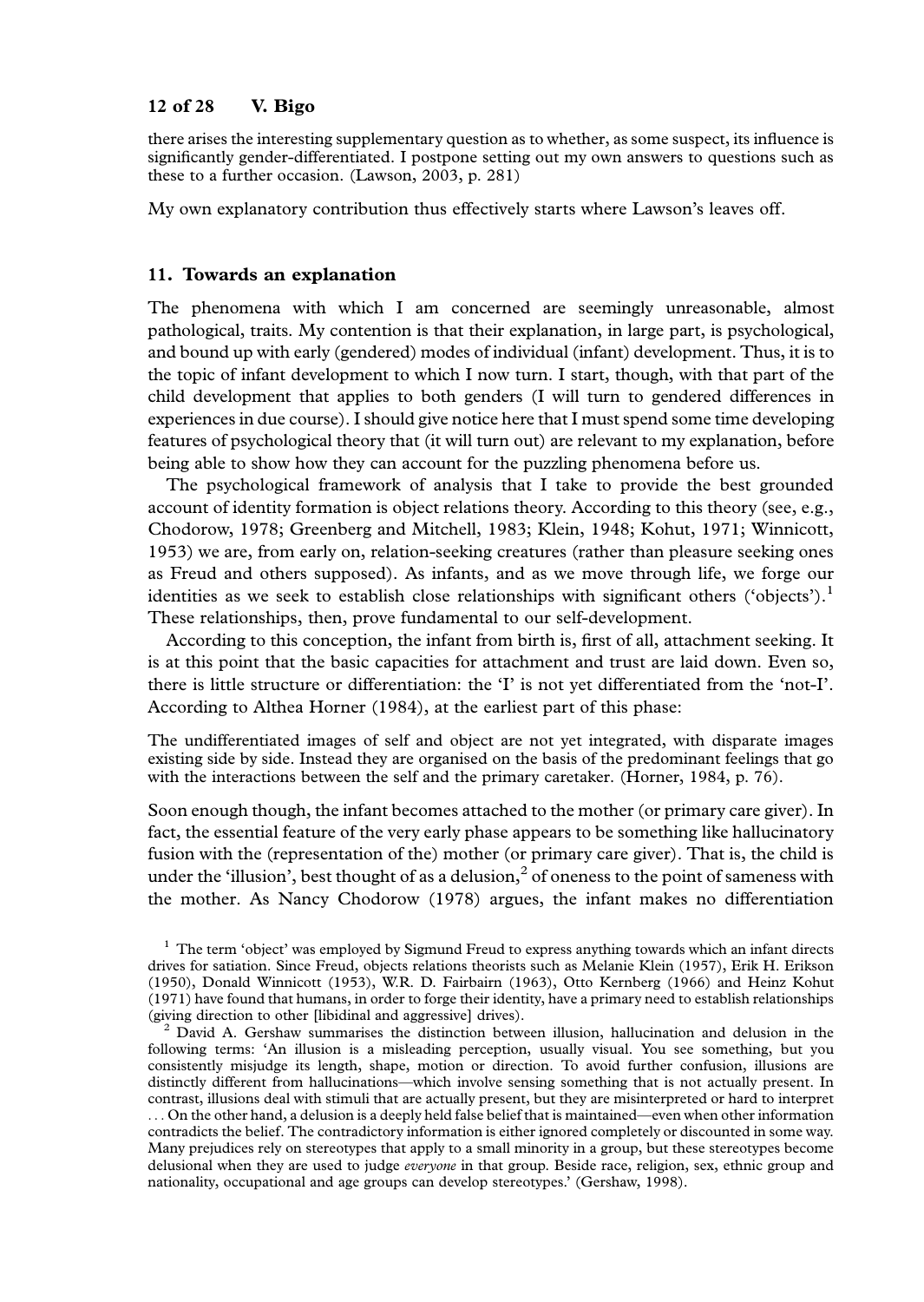#### Explaining modern economics (as a microcosm of society) 13 of 28

between its needs and the ability of the mother to fulfil them. As such, the infant has no notion of other(ness), or of difference. David Tishkowski (2006) presents a similar view:

If the child is hungry, [it is] fed by the mother. If the child is distressed by a stranger, [it] is comforted by the mother. The child experiences a moment of illusion anytime [its] wishes and desires are met by the mother. (Tishkowski,  $2006$ )<sup>1</sup>

If the infant's delusion is that the mother is an extension of itself, this amounts, in effect, to the infant having a sense of its own omnipotence (or total control). During the first three months of life, the breast or the bottle belong to the self.

The mother (or prime carer), however, cannot remain omnipresent, and she gradually withdraws her continuous and immediate response to the child's needs. At this point the infant begins to develop an awareness of its dependence on another. Gradually, the child establishes a sense of self through an expanded awareness of its own physical self. The infant begins to differentiate itself from the mother, as it becomes less dependent upon her.

There are two aspects to infant development and personality formation that warrant distinction here: the process of acquiring an awareness of some *other*, and the process of acquiring an awareness of being dependent (on that same other). Both bring a sense or awareness of separation (by which I mean coming to differentiate and recognise difference).<sup>2</sup> In the former case, the separation is from the other; in the latter case, the separation is from life eternal (in opposition to a perceived state of invulnerability and ultimately immortality).

Psychoanalytic theory is replete with assessments of how the processes of gaining awareness of (i) difference and (ii) mortality are anxiety provoking as the infant necessarily senses its lack of total control. The outcome, typically, is that the original delusion is (often painfully) replaced with a more realistic relation to the world (Mitchell and Black, 1995; Tishkowski, 2006). But the process is one that is potentially traumatic and inhibiting (see, e.g., Freud, 1933; Klein, 1948; Kristeva, 1998).

A point central to my analysis here is a feature that psychologists have long recognised, namely that where anxiety is induced, the infant will tend to produce *coping* or *defence* mechanisms allowing the individual to regain a sense of control<sup>3</sup> (see for example, Bordo, 1987).

In this regard, object relations theory identifies transitional objects as an important form of coping mechanisms. The theory emphasises how the developing child sooner or later finds, and becomes attached to, 'substitutes' or 'transition objects', $4$  enabling it to reestablish some sense of control.<sup>5</sup> At first, transitional objects act as 'mother substitutes',

defence against that anxiety' (Bordo, 1987, p. 75).<br><sup>4</sup> Here I am drawing in particular upon the 'British School' of object relations theory associated especially

with Donald Winnicott (1953).<br><sup>5</sup> According to S. A. Mitchell and M. J. Black, the transitional object 'cushions the fall from a world where

the child's desires omnipotently actualize their objects to one where desires require accommodation to and collaboration of others to be fulfilled' (Mitchell and Black, 1995, p. 128).

<sup>&</sup>lt;sup>1</sup> This state Freud also refers to as 'primary narcissism' (Freud, 1914).<br><sup>2</sup> I emphasise this because, of course, various philosophical and religious theories maintain that we are all always relationally connected, and in that sense share a oneness of sorts. I do not need to take a stand on this issue here. When I use the term separate from others I mean differentiated from, and not reducible to (or the same as), others. I remain sympathetic to the idea that we are at some level always connected, and in that sense share a oneness.<br><sup>3</sup> Indeed Bordo is explicit that where 'there is anxiety, there will almost certainly be found a mechanism of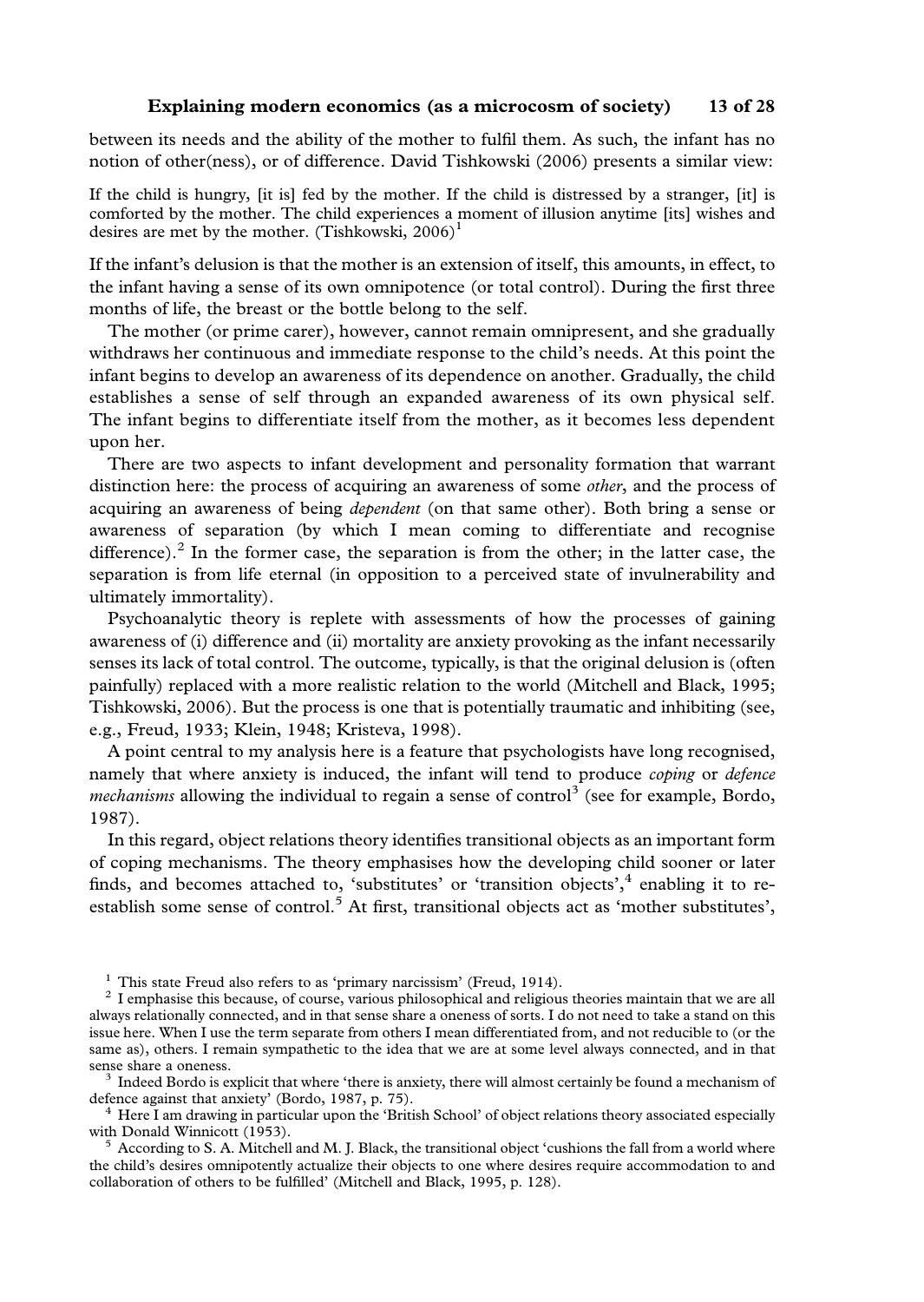providing a form of reassurance. Such 'objects' may include both people (perhaps the father or professional carers) and things (such as toys, pets, clothing, etc.). Eventually, (possibly changing) transitional objects and the developing child's relationship with them are incorporated into a self as building blocks<sup>1</sup> of the self-system (Winnicott, 1965).

The resort to these coping mechanisms are not restricted to infant experiences of anxieties. As we grow older, we tend actively to reproduce those relations with (self) objects that forge our identity, providing a form of reassurance (a frame of reference) at all stages in life. In this regard, object relations theorists describe

a course of transactions between self and other(s) that help form our first subjectivity and sense of self, and [ ... ] throughout life are renegotiated to recreate the sense of self and others in term of connection, separation and in between. (Chodorow, 1978, p. 10)

On this conception, it is our interactions with significant 'objects', that come to shape our personalities, where the process of identification with (parts of) objects (including people) is the crucial means by which we come to 'live out', express and accept the processes of differentiation between ourselves and others, and between life eternal and mortality.

#### 12. Dealing with extreme forms of separation anxiety

The process of separation, of gaining the awareness of other(s) and our mortality, can be more or less traumatic or anxiety inducing. Sometimes it is especially traumatic. How does the infant deal with this?

I have already mentioned how coping mechanisms are produced to deal with situations of anxiety. These mechanisms are basically attempts to control any given scenario in a manner, or to a degree, such that the trauma is not so much alleviated (or overcome) as avoided. The individual, however, always treads a fine line, as there is no guarantee that, in a world that is open, inherently relational and unpredictable, control can be maintained (paradoxically, it is when control is lost that the possibility to *resolve* earlier traumas arises).

Now these coping mechanisms take varying forms and, especially in severe cases, some such forms may be more extreme than others. A specific example of relevance here is the resort to fantasy,<sup>2</sup> and in particular fantasies involving either denial of, and/or control over, features associated with the source of the anxiety (Kernberg, 2005), $3$  or with what has been 'lost' (Morgan, 1999; Rosenfeld, 1987). $<sup>4</sup>$ </sup>

<sup>1</sup> Kohut uses the idea of self object as vital building blocks for the infant to create a sense of self in the face of separation. But the same object can be *distorted* and lead, precisely, to the feelings of grandiosity that inhibit realistic and tolerant relation to what is 'other' or different, setting up instead an equally distorted version of one's relation to the world. In Kohut's words, the 'equilibrium of the complete security of the child is disturbed by the inevitable limits of maternal care, but the child replaces the previous perfection (a) by constructing a grandiose and exhibitionistic image of the self, the grandiose self, and (b) by assigning the previous perfection to a venerated, omnipotent (transitional) selfobject, the idealized parent imago' (Kohut, 1971, p. 43).

 $2\text{°}$  The term fantasy, in opposition to imagination, has been used by some to denote delusion or a denial of reality (see especially, Murdoch, 1977).<br><sup>3</sup> Otto Kernberg describes the role of controlling objects in dealing with fear: 'At a further level of

development, the wish to make the bad object suffer shifts into the wish to dominate and control the bad object in order to avoid fears of persecution from it; now obsessive mechanisms of control may psychopathologically regulate the suppression or repression of aggression' (http://www.toddlertime.com/ dx/borderline/bpd-kernberg.htm). <sup>4</sup> In her discussion of Rosenfeld, Mary Morgan (1999) points out that the difficulty and failure to

recognise separateness can lead to distorted relations with objects, where, moreover, such objects are being controlled to 'dissipate anxiety'.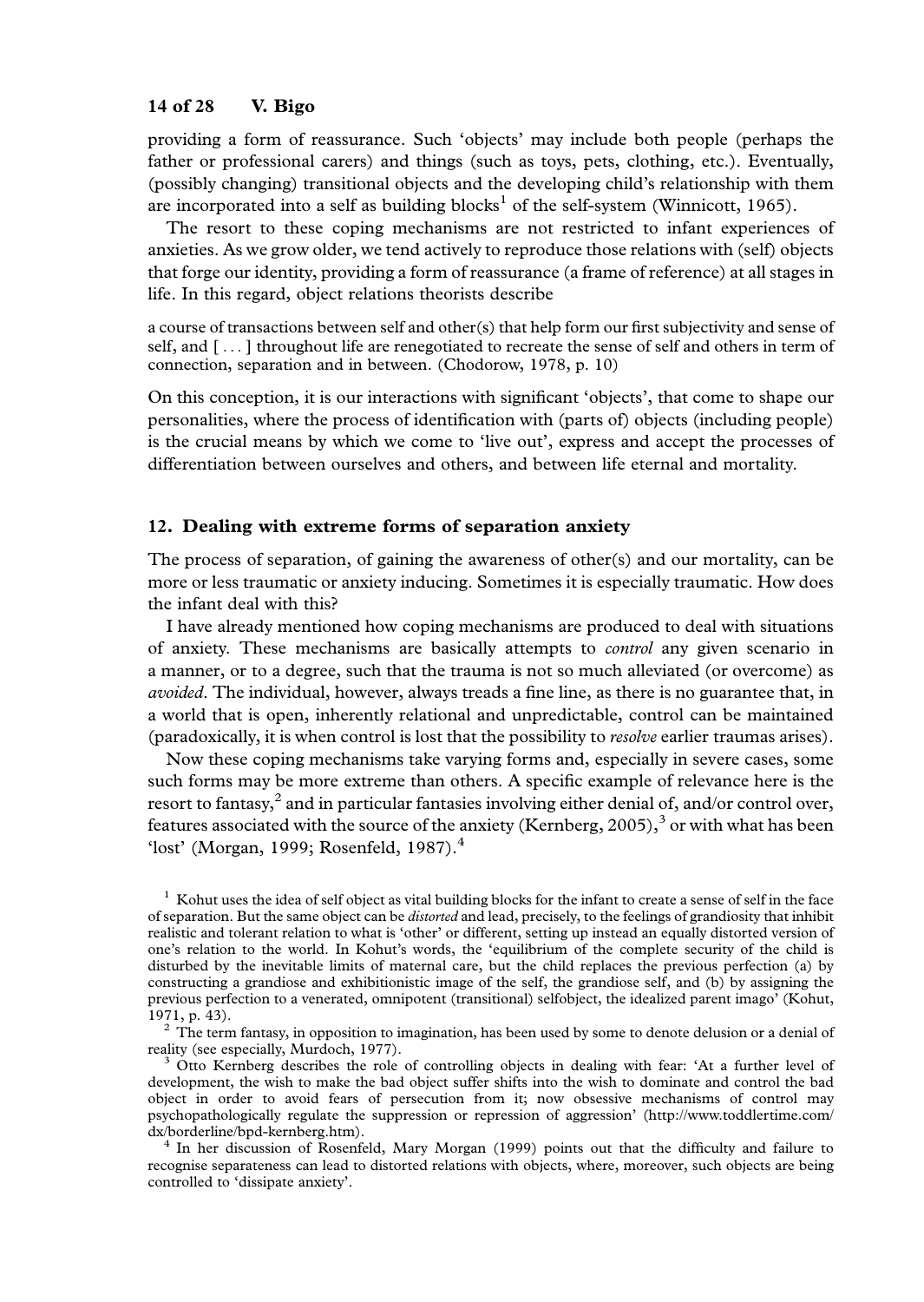#### Explaining modern economics (as a microcosm of society) 15 of 28

In the case where the severe difficulty or trauma arises from separation from others, the result of the consequent anxiety may be a depreciation  $1$  of the former source of dependence, and, more generally, a depreciation of the other.<sup>2</sup> Typically, this involves a distortion of (a denial of the true nature of) the difference between the self and the other, as a first form of fantasy.

In the case where the severe difficulty or trauma arises from gaining a sense of mortality, the result of the consequent anxiety may be a denial of mortality by way of pretence of control over the future (typically taking the form of making predictions expected to be successful), $3$  as a further form of fantasy.

From infancy onwards, memories of anxiety provoking situations are often 'stored' (repressed) in the unconscious (Freud, 1933). And when these are recalled or triggered, they are (again) anxiety provoking. Indeed, there is a tendency, if not a compulsion, to repeat initial anxiety provoking situations throughout adult life.<sup>4</sup> This occurs as the individual tries, over and again, to overcome the aspect of the situation found to be distressful, in the (typically unconscious) hope of finally being able to deal with them.<sup>5</sup>

Thus, to the extent that anxiety inducing processes have impeded the 'stable' development of the infant's personality and the yielding of an accomplished sense of self, early experiences of lack/loss of control will tend to be repeated and re-enacted throughout the individual's life (as long as the earlier trauma is 'successfully' kept at bay). In such cases, the various symptoms—the adoption of particular objects, relations or attitudes usually indicate attempts to resolve earlier traumas by way of coping mechanisms for seeking control over others and/or the future.

And in cases of extreme trauma, the two above noted fantasies—involving a distortion of the true nature of the difference between the self and the others, and/or a denial of mortality by way of pretence of control over the future—can themselves be reproduced. It is important, of course, not to be overly deterministic here. Individuals can overcome early traumas. However, the deeper the trauma, and the older the individual, the more difficult this tends to be.

<sup>1</sup> Mary Morgan puts it quite explicitly: one 'of the main aims of projective identification is to get rid of unwanted experiences and aspects of the self, whether good or bad, and to control the object now identified with these split off parts of the self. In the course of normal development the infant grows and develops a stronger ego which then makes possible the recognition and taking back of projections. As a result of this process both the individual and other objects are experienced as more whole and separate' (Morgan, 1999). Where stable development is impaired however, the projections remain in place.  $\frac{2}{3}$  Note that in rejecting the mother, the infant rejects part of that which it had come to think of as an

extension of itself. This process leads to a 'splitting', a separating out of the 'good' and the 'bad', attributing good and bad features to whole or part of objects and/or persons (perceived as an extension of itself, whether the mother, the breast, the teddy bear and so on). It will repress/reject those features that it perceives as threatening (and therefore bad), and introject those that it perceives as self enhancing (and therefore good). The result is that the depreciation is not only towards others, outwardly, but necessarily and simultaneously towards it or the self. The inward or self depreciation only serves to amplify the rejection of otherness as a threatening reminder of what it refused to keep as a part of its identity.<br><sup>3</sup> Control is here the more general coping device, the feelings of vulnerability that arise in the face of

uncertainty about the future may be reduced by attempting to predict it. Note that attempts to control others (for example, by classing them as inferior, and so to be placed under one's authority), as a way of controlling outcomes, may similarly (appear to) reduce uncertainty and vulnerability. Thus, control over the future and

<sup>4</sup> In Freud's word's, the person is doomed to 'repeat the repressed material as a contemporary experience [instead of] ... remembering it as something belonging to the past.' (Freud, 1920).

Margareth Bergman explains the compulsion by stressing the need for resolution: '...old, partially unresolved sense of self-identity and of body boundaries, or old conflicts over separation and separateness, can be reactivated (or remain peripherally or even centrally active) at any and all stages of life' (Bergman, 1975, p. 83).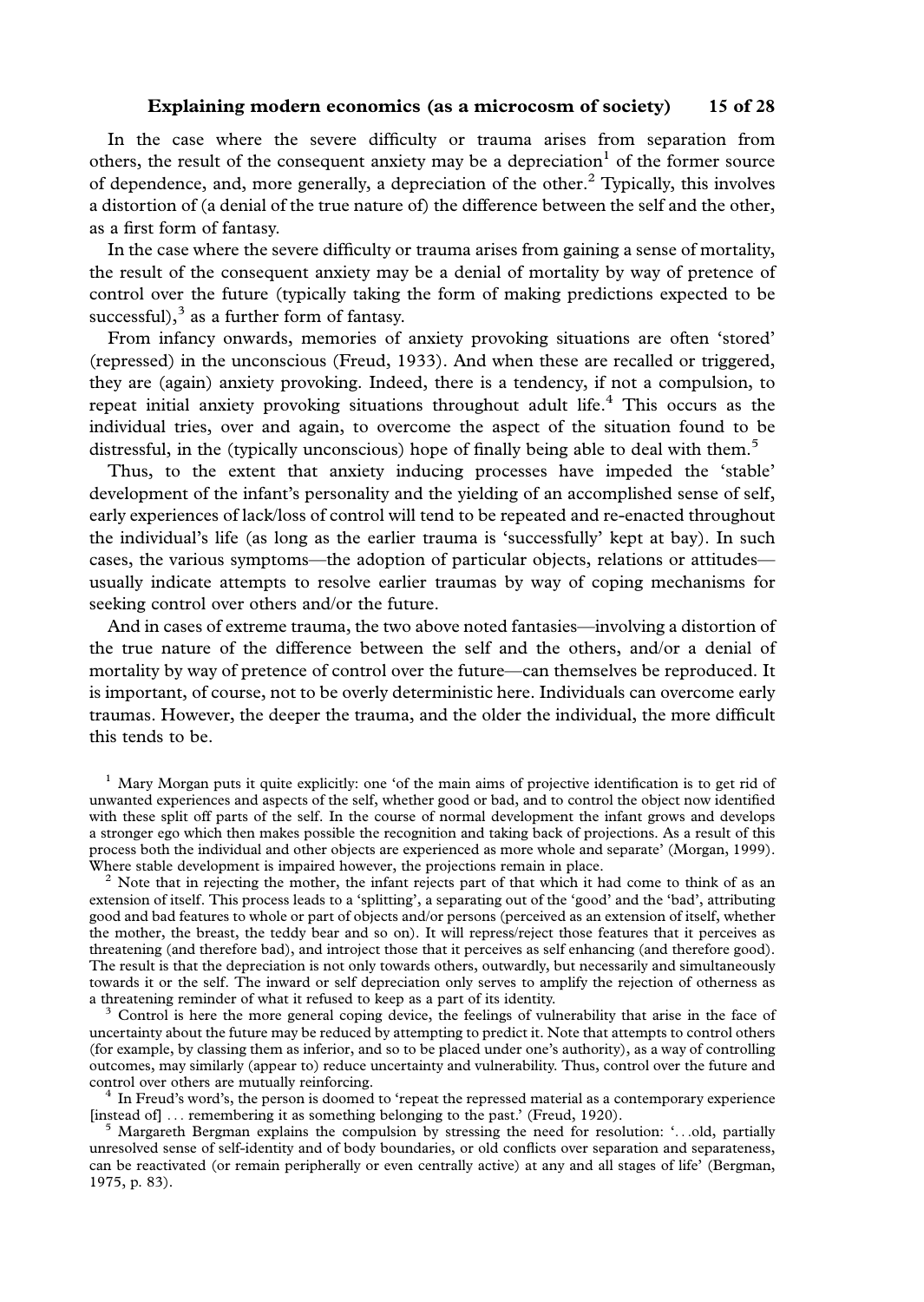#### 13. Psychological development as explanation

Here then we have an explanation of the phenomena we are seeking to understand. For the coping mechanism involving the distortion of differences and the rendering of them as hierarchical is none other than the *fantasy of supremacy*. And the coping mechanism involving a denial of mortality by way of pretence of control over the future is in effect the fantasy of prediction.

Both coping mechanisms basically work by allowing the individual to feel 'in control'. They serve to compensate for the loss of control that derives from the recognition of, first, different others and, second, mortality. In the former case, the emergent fantasy entails demeaning different others, thereby rendering the differences somehow less threatening. In the latter case, the fantasy entails treating the future as open to manipulation, thereby rendering our mortality somehow less real.

The puzzle of modern economics with which I started, as I say, can clearly be seen as a particular manifestation of the fantasies in question. First, the emphasis of mainstream practitioners on the unquestionable superiority of their methods, and (so) output, over any heterodox alternative is a particular example of the fantasy of supremacy. Second, the emphasis on formalistic economic modelling, is a playing out of the fantasy of prediction<sup>1</sup>.

#### 14. From fantasy to reality

Where the coping mechanisms adopted to deal with the traumas of separation produce fantasies, the unreal nature of these fantasies does not preclude consequential material developments in conformity with, or even due to, their occurrence. Marks of difference (skin colour, gender, age, etc) are thus used to allocate individuals to different positions in social hierarchies, where the fantasy of supremacy becomes socialised into wider culture, and results in the oppression of certain groups or individuals. And forecasting groups (for example, financial consultancies conditionally predicting what will/would be achieved if the customer does what they are advised to do) become institutionalised in society, attracting huge resources through mystifying claims of expertise, and encouraging a widespread acceptance of the idea that predicting the future is really feasible.

And, to illustrate the fantasy of prediction giving the impression of control in the context of economics, it is the case that macro-econometric models are made use of in policy

 $1$  To elaborate a little, it may at first seem that the fantasy of prediction is not only not the same as, but actually inconsistent with, a feeling of being 'in control'. For if we can predict the future, it is already determined, and there is nothing we can do about it<sup>1</sup>. However, as we saw in the case of discussing modern economics especially, the sort of prediction typically entertained is *conditional* (rather than unconditional); the goal is to predict some value of an event y *given* some chosen value of some other event x, with which the former is assumed to be correlated, and where it is assumed we have some control over the latter.

But professed expertise in conditional prediction is not the prerogative of economic modellers. Would-be forecasters in all walks of society advise that things will be wonderful or gloomy depending on whether we do or do not change our ways. Experts in all fields advise that we can achieve/avoid scenario y, if we do (or no longer do) x. The presumption in all such predictive claims is that we have control over our destiny if only we choose to act appropriately.

The impression of control is effectively achieved in three steps. First, regularities of the form 'whenever event x then event y' thought to facilitate conditional prediction are posited. Second, such 'regularities' are used to determine the value of the conditioning event (say x) that corresponds to the most preferred (conditional) prediction of the dependent event (say y). Third, that value of the conditioning event x that corresponds to the preferred predicted value of the dependent event y is chosen or recommended giving the impression of achieving/facilitating/allowing a very significant degree of control over the future.

It is in this way that the fantasy of prediction (albeit with respect to prediction of a conditional sort) grounds the impression that we can achieve control over the future.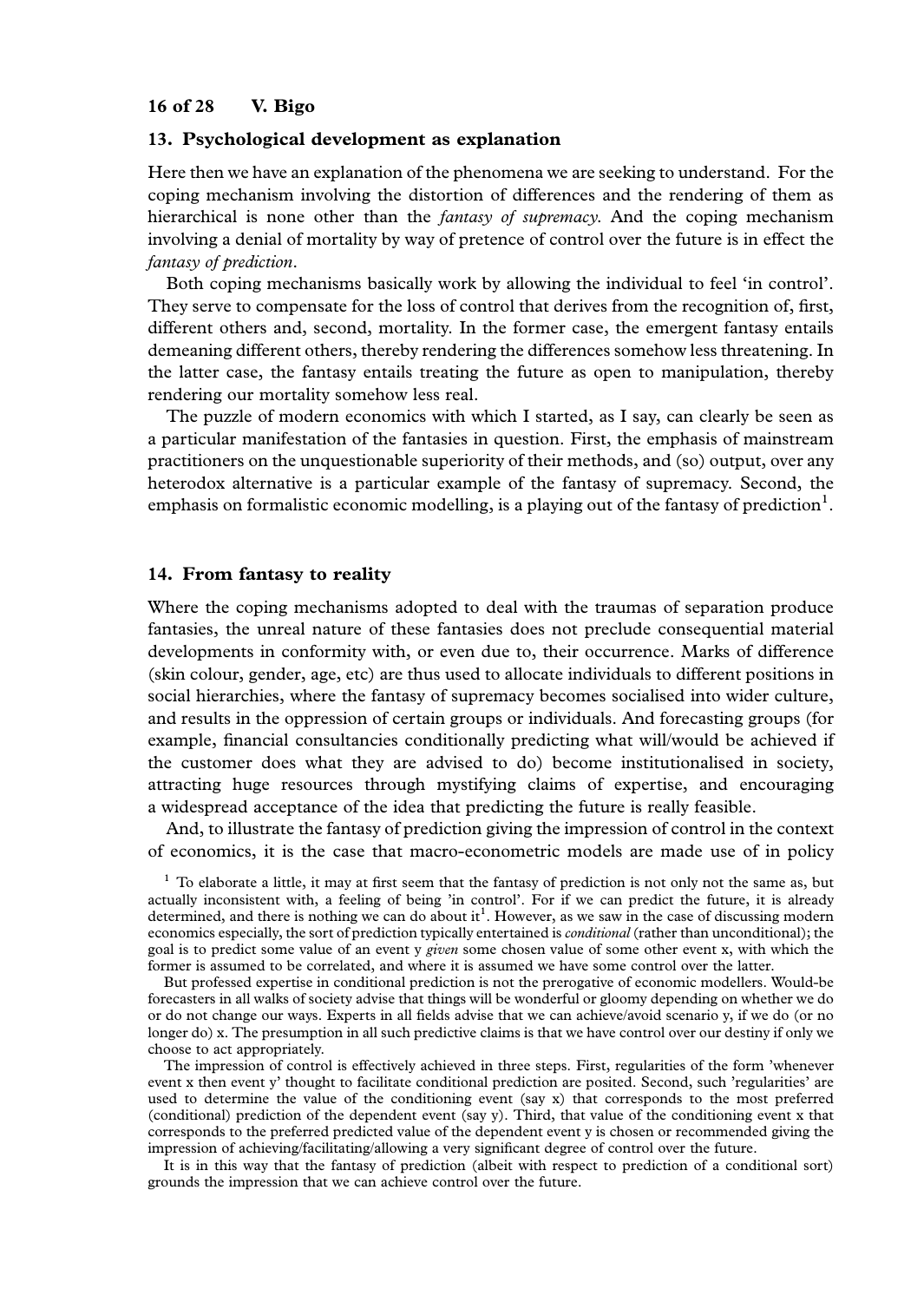#### Explaining modern economics (as a microcosm of society) 17 of 28

analyses. Here, it is assumed that at least a subset of the independent variables, for example, tax rates, levels of government spending or borrowing, etc., are matters that are under the control of some agency such as the government. Simulations are carried out with such models, employing a *range of values* for the independent variables assumed under the agency's control, to see what predictions are generated for some 'dependent' (and ultimately controllable) variable y (e.g., level of employment, growth rate of output, or whatever). Any recommended choices of tax rates, etc., are determined on the basis of (the desirability of the corresponding or predicted level of the dependent variable y). Thus, belief in the possibility of conditional prediction seems to afford control over the future.<sup>1</sup>

Notice that the emphasis on formalism in modern economics incorporates, *at one and the* same time, in the same practice, both the fantasy of supremacy and the fantasy of prediction. For it is the continuous wielding of mathematical methods that both presupposes the possibility (and so carries the fantasy) of prediction, and is also the mark of the mainstream's fantasy of supremacy over heterodox alternatives.

This is why at the outset I suggested that characterisation of the mainstream advanced by Lawson and others needed to be resolved into separate components. It is correct to characterise the mainstream according to its insistence on mathematical modelling. But this has two central aspects: the *exclusive* use of the method and its *content*. The one relates to the perceived superiority of those who employ mathematical methods over those who do not; the other relates to the perceived attainability of successful event prediction. We have here not one but two problems or conditions, which earlier I characterised as those of epistemological domination and ontological delusion (or inherent omniscience), respectively.

To relate these specific features back explicitly to object relations theory, it follows that where particular scientific communities relentlessly pursue certain scientific practices, to the exclusion of all other practices, irrespective of how well they perform by scientific criteria, we can interpret them as doing so for the reassuring aspects of these practices, namely that they allow a sense of control to be regained. For these practices, and in particular the techniques utilised, can be seen to form objects reminiscent of earlier experiences of attachment, dependence and vulnerability, typically to the prime carer, which continue to be sought after as they act as a form of reassurance, a transition not completed.

Let me stress that it is this relentless pursuit of, or reliance upon, formalism that is defining of the mainstream project of modern economics. And it is the relentlessness of this pursuit in the absence of explanatory successes that suggests the need for a psychological explanation here. I should stress that there is no desire to invert the hierarchy. There is no specific set of heterodox methods to be prioritised over those of the mainstream. The heterodox tradition in economics is inherently pluralistic.

No doubt, there will be usually be a degree to which a lack of control in early childhood is experienced by us all, and ensuing anxiety coping mechanisms will likely be activated. But this is not to suppose that the explanation of (the puzzling) mainstream persistence with, and insistence on, certain practices that I am advancing here need apply equally to any application of a research practice. The salient point is that the heterodoxy

 $<sup>1</sup>$  Micro models are used in a similar fashion to draw conclusions about how individuals or other agents</sup> might control a world that conforms to the modellers' constructions. Such models may or may not be empirical. Pure 'theorists' too, though not confronting their models with data, experiment with their models by investigating the results (outcomes) that can be deduced (predicted) when different assumptions about (absolute or relative) parameter sizes are made.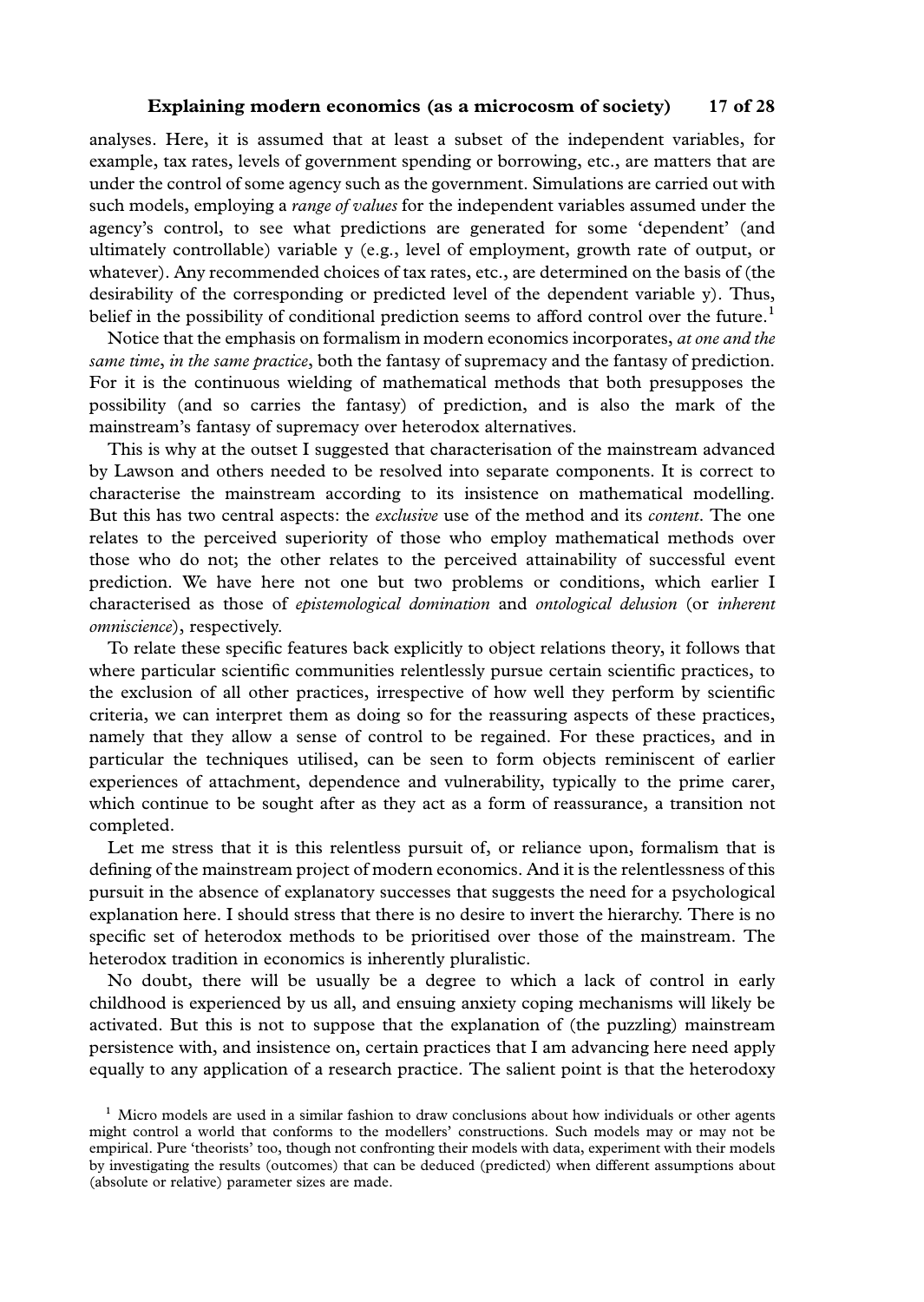does not insist on a fixed set of methods irrespective of how successful they are. Rather, as I say, modern economic heterodoxy is avowedly pluralistic in its methodology. In particular, the aim of heterodoxy is not to exclude methods of mathematical deductivist reasoning from the economist's toolbox at all (see Lawson, 2003). Rather, modern heterodoxy is conceived not in opposition to the use of formalistic procedures of the mainstream  $per$  se, but precisely in opposition to mainstream's methodological hierarchy, one that involves its chosen methods being *insisted* upon in *all* contexts (see, e.g., Lawson, 2006).

The mainstream, though, does seem to carry a pathological dimension in its adherence to certain practices. I am suggesting that object relations theory provides a likely explanation. The reassuring 'epistemic objects' encountered in mainstream economics and in positivism, typically take on the form of closed systems, pursued for their apparent control and prediction facilitating nature, be they at the expense of realism. In fact, their lack of realism is, if anything, further indication that earlier anxiety inducing experiences (or even traumas) are being 'played out' in so far as the objects chosen are a way to escape from reality, rather than engage with it. And it is these very epistemic 'objects', in the form of methods that presuppose closed systems, that result in domination in the form of the hierarchical binaries permeating modern economics and western thought more widely.<sup>1</sup>

#### 15. The question of gender

If my account so far points to tendencies capable of explaining prominent features of our society bound up with both the rendering of difference as hierarchical, and also the pretence of control over the future, there remains within it a glaring weakness or limitation. For, as I have noted on several occasions, the practices in question are pursued far more by men than by women. This is the case both in society at large, and in economics academies.

In fact, when it comes to modern economics, feminist economists, echoing earlier (1970s and 1980s) second-wave feminist critiques of scientific work more widely, have frequently been driven to criticise the mainstream modelling activities as masculinist. More generally, as we have seen, the general feminist reaction to classical Greek thought through to Enlightenment thinking and beyond is one of criticism and resistance to practice seen to be inherently bound up with the male gender (Bordo, 1987; Dow, 1990; Harding, 1993; Irigaray, 1987; Keller, 1985; Longino, 1990; Nelson, 2001). How, then, can this genderbiased orientation be explained?

Anxiety resulting from the processes of separation of the sort described above affects most, if not all, of us to varying degrees. But there is a systematic tendency for it to be experienced more starkly by boys, and ultimately by men. Gender identities are formed mostly out of family relations (Chodorow, 1989; Gilligan, 1982; Mitchell, 2003). Typically, the mother–child relation is the earliest most important one. Clearly, there is an asymmetry, as (usually) girls are cared for by adults of the same gender, whereas

 $1$  Of course other modes of control will also be in play. Some, merely by working to preserve a status quo, whatever that may be, will in fact serve to reinforce the more specfic mainstream thinking, hence preserving tendencies focussed upon above. For example, Paul Albanese (2002) examines the behaviour of scholars as they come under pressure. His suggestion is that PhD protégés are not 'weaned off' their habitual ways of thinking, that is, they are made to 'cling on to their supervisors', rather than being encouraged by the latter to develop as independent thinkers. Difference is perceived as threatening to the preservation of identity, and in this instance it becomes specifically discouraged.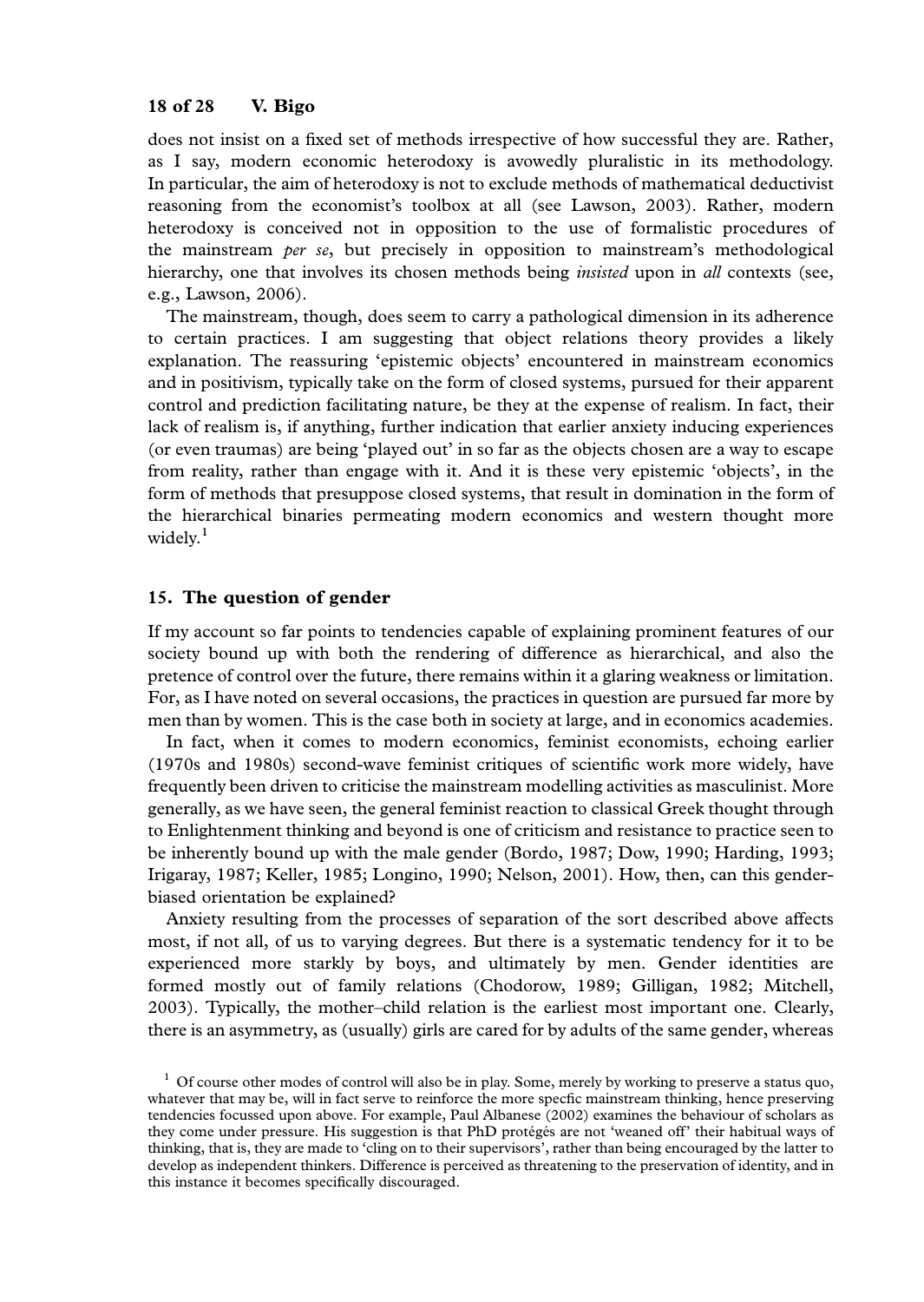#### Explaining modern economics (as a microcosm of society) 19 of 28

boys are not. This bears crucially on the processes of separation, or of coming to recognise and accept differences. Boys react and develop by registering their difference from the mother, and the emphasis becomes precisely that of (a sense of) separateness (Chodorow, 1989). This process is said to involve a degree of necessary differentiation and rejection (also involving splitting), as well as desire and/or envy (Klein, 1957).

Girls, on the other hand, in identifying with the same sex carer, will tend to develop a more relational way of being, seeking continuity over rupture. They react by perceiving sameness, and the emphasis becomes that of interdependence (association or relationality), rather than independence. Conversely, mothers are close to their infant sons, but they view their male children as different (both physically/bodily and socially, and in many ways of which they are not easily conscious), and do not share with them the same sense of 'oneness' that they experience with their daughters.

Of course, other cultural forces will bear on such issues, including parental desires about how boys and girls turn out. Typically, the latter will likely reinforce the mechanism I am emphasising. In other cases, the parents may seek to resist the wider cultural forces, and hope to render infants boys and girls more alike. The point remains, however, that so long as the dominant tendency is for women to be the sole or prime carers, the mechanisms I am identifying will likely be in play and making a difference, even where parents otherwise seek to counteract what they regard as undesirable differences in the paths of development of infants gendered as boys or girls.

Thus, so long as women remain the prime carers, and in so far as boys, significantly more so than girls, develop their identities as other than their prime source of dependence and vulnerability, conditions for anxiety due to separation, whether from others or ultimately from life, are likely to be significantly more pronounced for the male gender.

The resulting nature and degree of the ambivalence in the boy's (or man's) relation to 'always different and separate others' and to mortality will depend, in part, on the process of separation from, and rejection of, the love object, where the process may be more or less difficult and traumatic. For one, a potentially (very) negative view of women and of (always) different others may ensue. And this may further lead to a difficulty to tolerate differences more generally, be they sexual, religious, cultural, and so on.

It is the particular ways in which men are thus socialised and, specifically, the pathdependent ways in which they produce anxiety coping mechanisms (or defence mechanisms) that can help us explain how epistemological domination and ontological delusion figure more prominently in male dominated epistemic communities.

In other words, such outcomes are explained by the particular attempts of masculinist communities to control anxiety resulting from the difficulties associated with the need to separate from (or to recognise differences with) the prime carer, and the need to separate from (or to differentiate death from, that is, to recognise the impossibility of) life eternal. For women, the anxiety resulting from individuation will tend to be different than for men, given, once more, that girls are socialised differently.

Girls, typically, learn to live with, and accommodate, the set of ambivalent feelings caused by the all-at-once (perceived to be) gratifying and potentially threatening carer (for being capable of abandoning the infant). This is so just because the emphasis in identity formation for girls is on relationality, on maintaining the relationship with the mother. Boys, on the other hand have no such 'need' to learn to deal with the noted ambivalence. They can be seen to prioritise autonomy and separation from the mother in the forging of their identity. We can reasonably expect these differences to underpin the gendered differences in the academic practices earlier noted.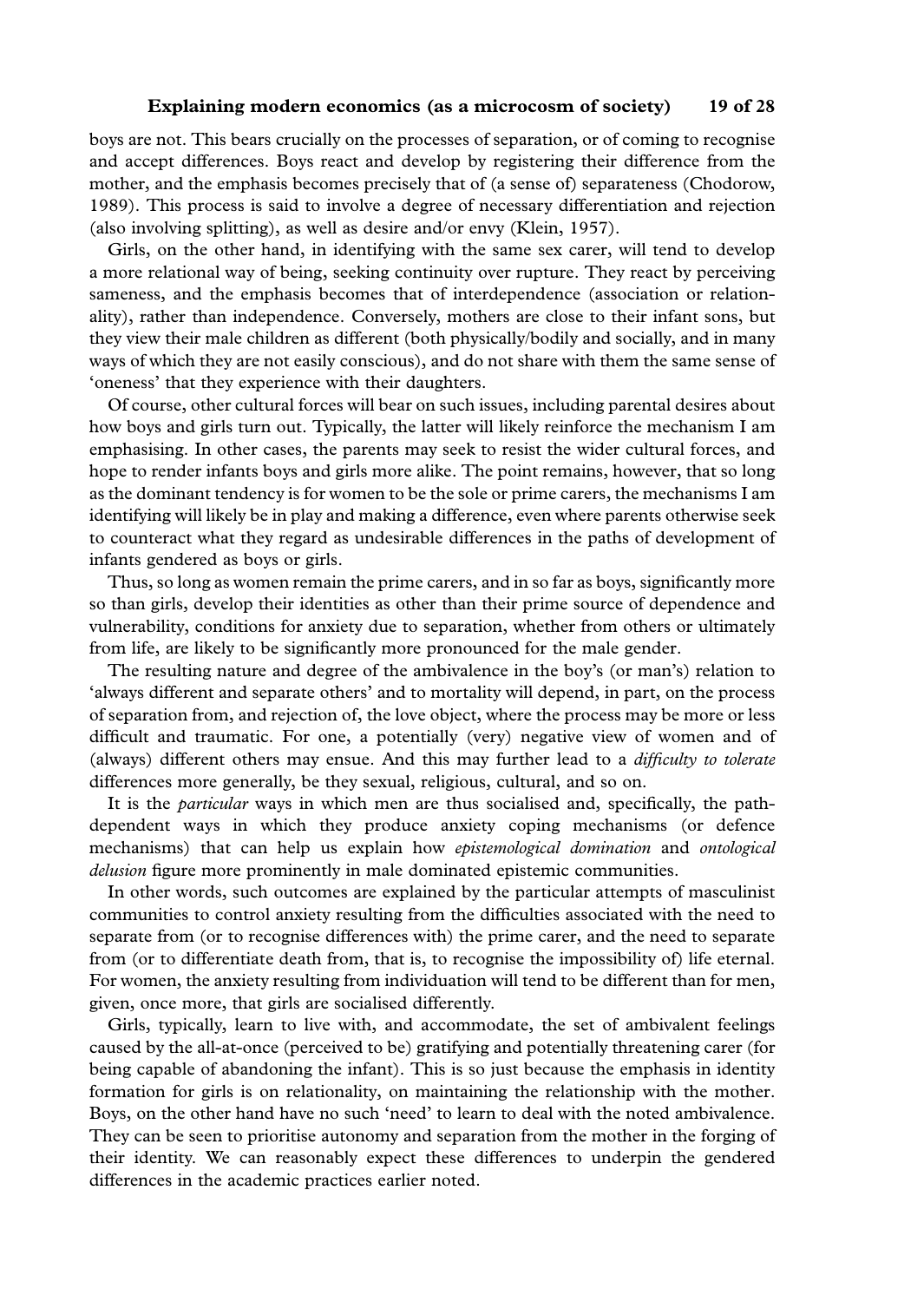As I say, there will always be a degree to which a lack of control in early childhood is experienced, and ensuing anxiety coping mechanisms activated. But it is plausible to suppose that the tendency to develop the noted defence mechanisms is most present in those men with more extreme histories of separation anxiety in early childhood. This is not to say that girls (and women) do not need to (and indeed find) ways to deal with anxiety.<sup>1</sup> But the point here is crucially that their identity is not founded on a radical form of (a sense of) separation, one that leads to a tendency to seek to suppress and subsequently devalue the feminine, and/or to deny mortality.

#### 16. Collective tendencies

I think, moreover, that the tendencies in question are likely *generalised* to an extent across the male scientific community, by way of the operation of socially reproduced and reinforcing mechanisms.<sup>2</sup> Hierarchical binaries permeating modern western thought are, in this sense, a *cumulative* or *collective* response to a universal *tendency* to experience anxiety in the face of separation and loss of control, as dealt with by communities of scholars of masculine orientation.

Let me elaborate this latter qualification by focussing on the situation of modern economics faculties explicitly. Lawson (2003) shows that the drive to mathematise the social sciences has long been in play. The reason this tendency has been stronger in economics is, as Lawson argues, no doubt connected with the widespread belief that phenomena regarded as the purview of economics (prices and quantities, including of money) are more measurable than are those of the other social sciences. How the mathematical method became dominant is a path dependent political/historical story, well set out again by Lawson (see chapter 10).

My primary concern is with why such a situation, one recognised by so many to result in a discipline that has become unsuccessful on its own terms, continues (though the explanation arrived at clearly also bears on why there was such a drive to mathematise the discipline). If my account is correct, then the mechanisms I focus on will be playing a major role in preserving the puzzling state of modern economics. But they will likely be doing so in complex ways.

As I say, a feature of the situation is that in recent history the drive to mathematise has become dominant in economics. In particular, the structuring of courses in modern economics faculties, such that almost nothing but mathematical modelling is taught, will very possibly attract, and even more likely serve to select out, those who (for reasons relating to circumstances that preceded their entry into the academy) have developed

 $1$  But we can expect their mechanisms to be different ones. One possibility is that their anxiety is more likely to manifest itself by seeking to wield influence and control through relationality and closeness. If girls develop their identity by identifying with the female carer then anxiety may lead to over identification, for

example.<br><sup>2</sup> Simon Baron Cohen and his team made comparative studies of the sexes and their ability to distinguish open (that is relatively unpredictable) systems, from closed ones (characterised by event regularity and predictability) (Baron-Cohen et al., 2004; Lawson, J., 2003, 2007). The results, the authors indicate, show more boys to have a tendency to perceive and characterise systems as closed when they are in fact open. This is not to say that no man or woman can be found at either end of the autism spectrum of possibilities (that is, either autistic, with a tendency for misconceptualising open systems as closed, or, to the contrary, most capable of recognising and conceptualising complex and unpredictable situations as such). The Post Autistic Movement is, of course, one that insists that the openness of the social realm be recognised, and, as such, its appellation seems rather appropriate.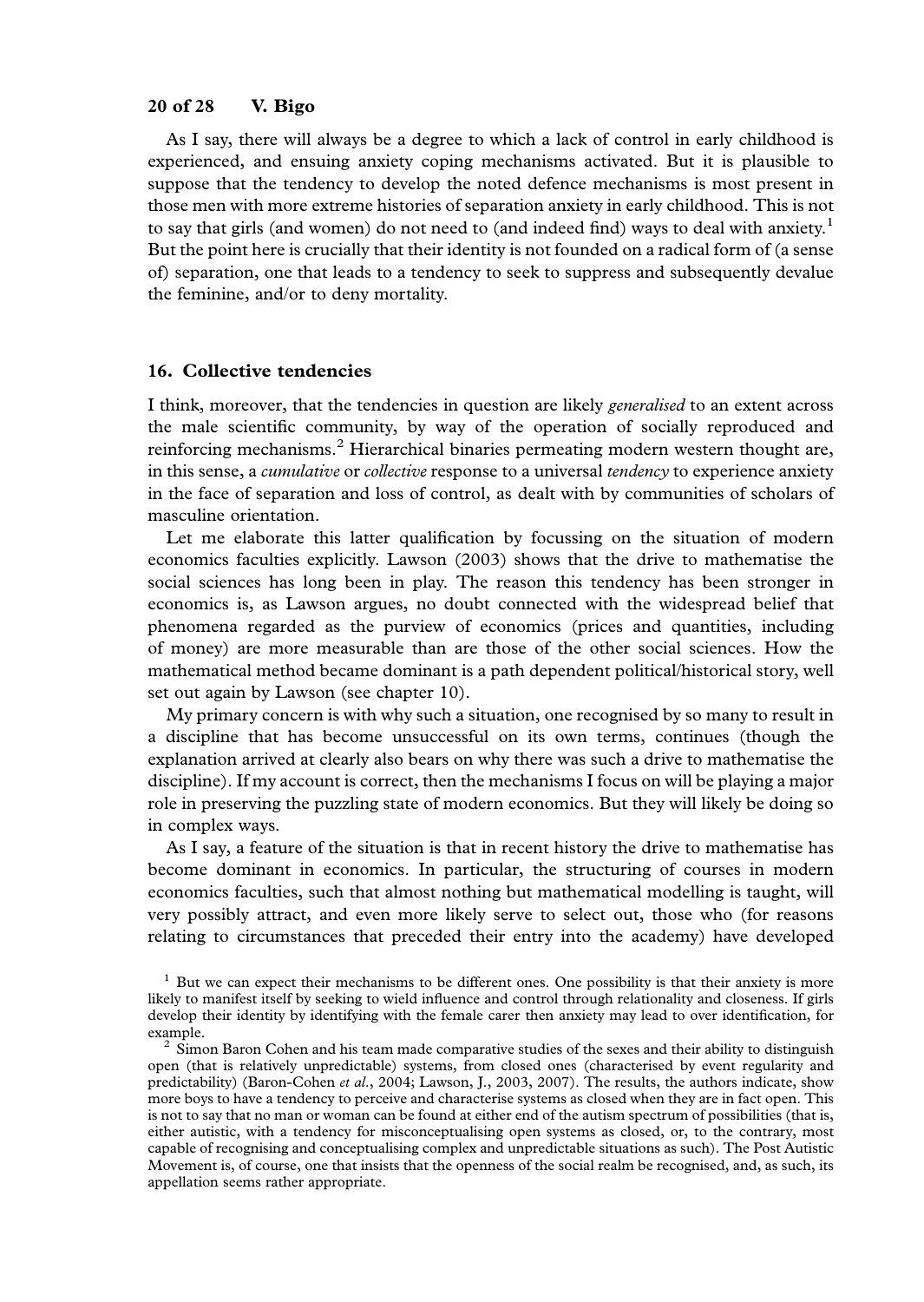## Explaining modern economics (as a microcosm of society) 21 of 28

a tendency to seek comfort in the resort to coping mechanisms that involve the fantasies of supremacy and prediction.

But perhaps at least as significant is the fact that others not so disposed, or already compelled to deploy such defence mechanisms, will, given the (historically contingent) situation that mathematics does now dominate modern economics faculties, be confronted by a scenario in which these very fantasies are widely played out in the local culture, functioning, in effect, as ideologies.

This latter group will undoubtedly be affected by any such prevalent culture. In particular, those who enter the academy will effectively be joining a community that, in many ways, escapes from and distorts reality, by way of methods that take the world to be closed (where it is in fact open), and by way too of hierarchies that cast heterodox economists as inferior, as not worth engaging with (when there is little obvious reason to suppose the orthodoxy is somehow superior).

No doubt too, that consequent disengagement with the real world, will lead these new entrants to the profession to experience, at some level, a sense of insecurity, if only because once removed from reality, the effective control over it can only diminish. So those who enter the academy will be prone to adopting the very fantasies (associated with coping mechanisms) that involve a lack of realism. The fantasies thus become effectively self-reproducing.

To add to all this, the community entered into offers little in the way of possibilities to create and develop one's identity constructively and individually. In particular, those joining the academy at a stage of their life when they may be not especially self assured will be vulnerable to an environment in which authority is dogmatic, practices distorting of reality, personal creativity and inquisitiveness discouraged, and the price of challenges to the status quo likely exclusion.

So, knowingly or otherwise, one way or another, those who arrive as students, or novices, that are hitherto relatively unaffected by the fantasies of supremacy and prediction, will nevertheless likely become acculturated to the ideas that mathematical modelling ought to be everywhere employed, that it affords a sense of control over a predictable future, and that those who suppose otherwise are somehow inferior, or not to be taken seriously.

I want to emphasise that nothing in all this can be considered as fixed. Forces are in play to undermine the mainstream dominance, and with time they will likely prove successful. My concern is with explaining why the mainstream project has managed to maintain its dominance as long as it has, despite its lack of explanatory successes.

I should stress that things are not fixed between genders either, and that if men and women have a different take on science and its methods this is because of their situatedness, resulting in their being socialised in particular 'masculine' and 'feminine' ways. Changes in lifestyles and upbringing are, to some degree, changing. As a result, we may hope for men and women to become less starkly differentiated in their roles and identity along masculine and feminine lines, respectively.

### 17. Connections with other theories

I am aware, finally, that in advancing a psychological explanation of the continuance of the project of modern mainstream economics, in the face of its ongoing failures, I have omitted to make very significant reference to others thinking along similar lines (though I do provide some referencing in a number of footnotes). The reason for this omission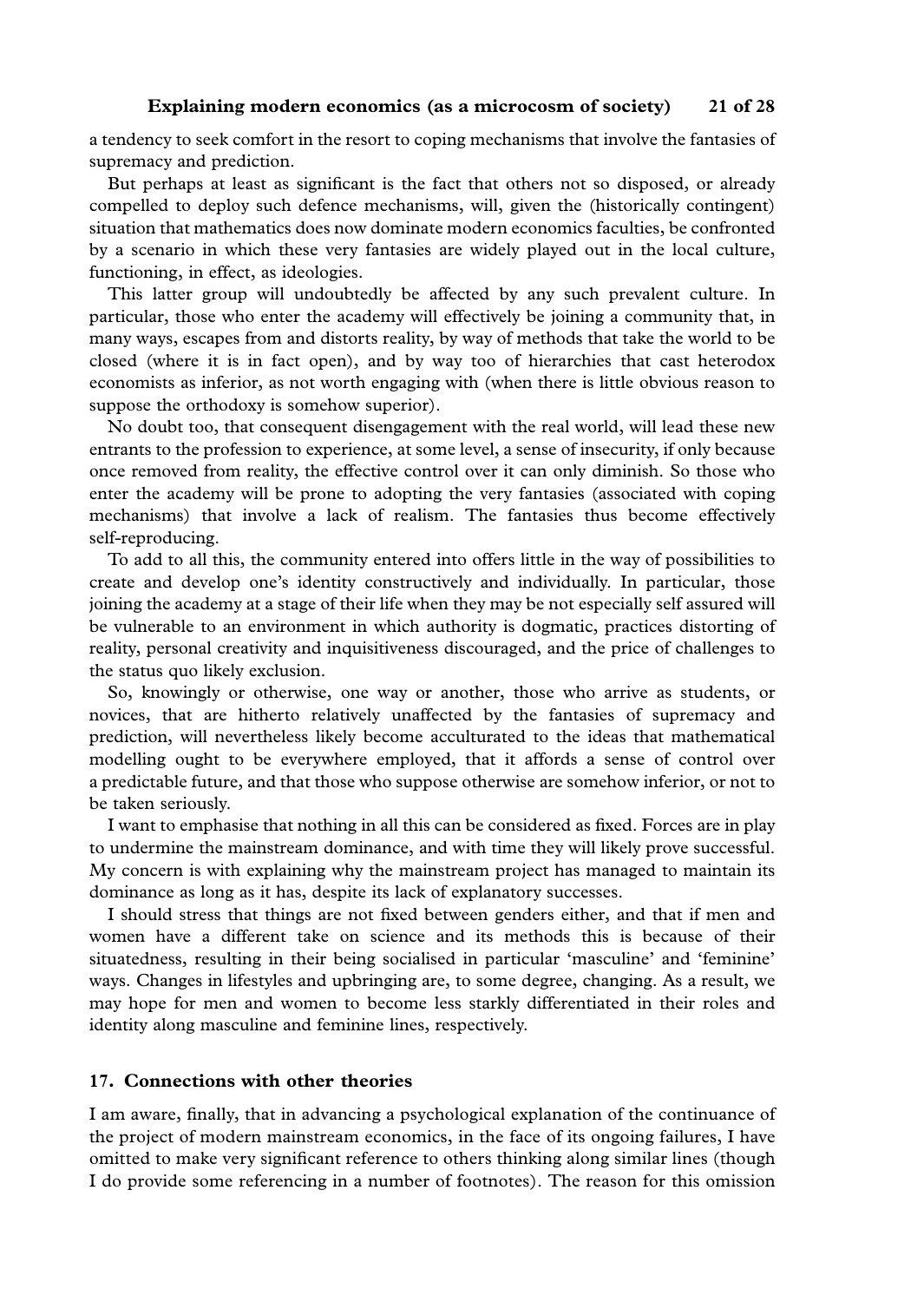(so far) is simply that I wanted to avoid detracting from what may seem, to many, to be a rather long and complex argument. However, the thrust of my paper supports a pluralist and inclusive orientation, and it would seem inconsistent of me if I did not take some space to refer to complementary projects. Let me then briefly indicate some other, related, contributions.

I have adopted a version of object relations theory as the basis for my explanation. But it may be (as some certainly suppose) that we need not restrict ourselves to this specific psychological theory and its take on identity development. For example, the contribution of George Kelly—which was introduced in economics by Peter Earl (1983, 1986), and further explored by Brian Loasby  $(1983)^{1}$ —sets out to understand the defensive behaviour of specific communities without invoking object relations theory. Yet Kelly's Personality Construct Psychology appears to fit with my earlier interpretation of events. His analysis of control and prediction on the one hand, and of avoidance of situations that are not 'mastered', on the other, can be understood in the light of my own analysis.

Specifically, Kelly's observation of avoidance behaviour is congruent with the creation of hierarchies in which actors depict different others as inferior to themselves. In this way, the actor avoids dealing with anxiety provoking situations, in which particular differences would otherwise need to be acknowledged and taken into account (which would further constitute a threat to the actor's self image). This form of behaviour is to some extent related to the fantasy of supremacy, whilst Kelly's observations on prediction bear on issues connected with the fantasy of prediction.

Turning to other, related, contributions, the sorts of phenomena I have sought to explain in my paper have been noted in feminist writings especially, and in particular in those feminist contributions that question how the supposed legitimacy of scientific work is determined.<sup>2</sup> In consequence it would not be surprising to find elements of the thesis advanced here echoed elsewhere in feminist thought. And indeed this is so.

Susan Bordo's analysis of scientific epistemology, for example, we can pull out some arguments similar to my own. The author first argues that scientific approaches are a response to separation and anxiety. Second, she characterises the academic knowledge system as being clearly the product of a masculine community. It is no coincidence, or so she argues, that these two facts combine to give modern western thought its particular nature. For, given that men and women are, as I have argued, socialised differently (and develop different gendered identities) as a community, it is not surprising that they can be observed to deal with anxiety differently. Third, Bordo concludes that the masculine expression of anxiety (which I have argued results from the original *two*-fold separation,

<sup>&</sup>lt;sup>1</sup> Loasby used Kelly's personality construct psychology to analyse changes in organisations, in which scientists seek to control and predict, and avoid areas where they have not developed workable ways of doing so.<br><sup>2</sup> Feminist scholars who have come to question what counts as legitimate (social) scientific enquiry include

Bordo (1987), Alcoff and Potter (1993), Garry and Pearsall (1996) and Keller and Longino (1996). Some of this literature includes a focus on the formalistic nature of mainstream economics (Nelson, 1996; Strassmann, 1993). I have discussed elsewhere, at some length, that it is unlikely that we encounter closed systems, to which such methodology is suited, in the social realm (Bigo, 2006). Others have also pointed to the open nature of the social world (Chick, 2003; Dow, 1990; Harding and Hintikka, 1983; Nelson, 1996; Northover, 1999; Perona, 2004). And these theorists are seen to defend a different, more relational notion of being, as well as tending to favour greater use of qualitative research methods that reflect the existence of complex human relations in the social realm. Female scholars, it would seem, though they surely need to control their anxiety, tend to deal with their anxiety differently from male scholars. This is especially so since their processes of individuation are different and thereby too their source(s) of anxiety, and so their ways of dealing with separate others and mortality.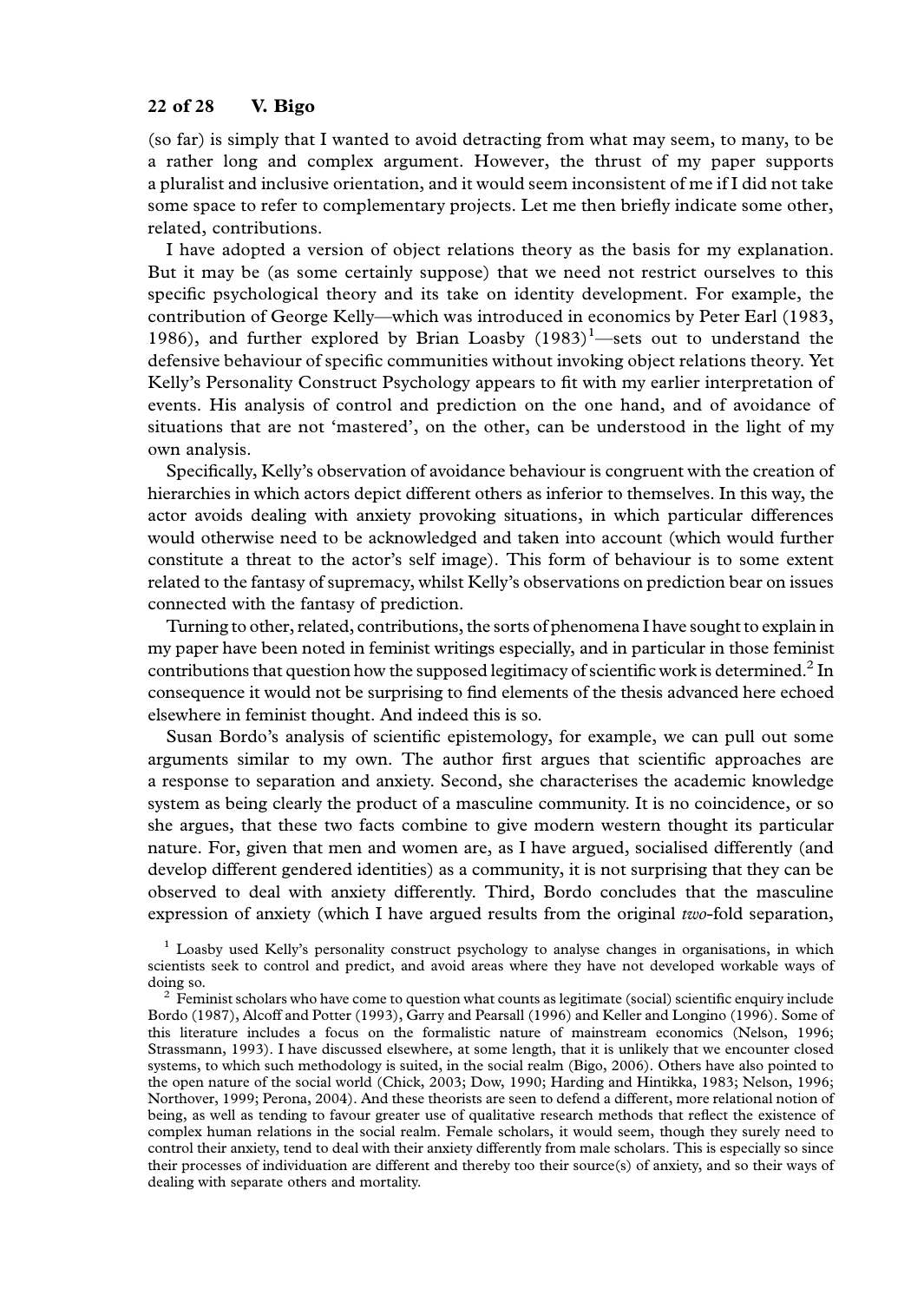# Explaining modern economics (as a microcosm of society) 23 of 28

namely from others, and ultimately from life) is, in effect, a reaction that is marked by an opposition to what is considered to be female or feminine. Thus, in her The Flight to Objectivity, Bordo writes:

The 'great Cartesian anxiety,' although manifestly expressed in epistemological terms, discloses itself as anxiety over separation from the organic female universe. (Bordo, 1987, p. 5)

This Cartesian 'anxiety' is seen as resulting from separation from mother nature; the rational norms of clarity and distinctness are read as symptoms of this anxiety.

Where there is anxiety, there will almost certainly be found a mechanism of defence against that anxiety  $[$  ... ]. As in much of early modern science and philosophy—in Bacon, most dramatically—the dream of knowledge is here imagined as an explicit revenge fantasy, an attempt to wrest back control from nature. (Bordo, 1987, p. 75).

My thesis is consistent with Bordo's, but goes further. In particular, I posit a distinction that is at best implicit in her analysis. I argue that epistemologies pursued by male scholars are characterised by a reaction to basic fears of separation in two ways; first, in the explicit attribution of better ways of being and of acquiring knowledge; second, in the choice of methods that favour (and are more appropriate to) closed systems and, as such, allow for prediction. In particular, the practices based upon epistemological closure effectively amount to generating a conception of reality as a closed system, related to a difficulty to recognise open systems when they occur. Thus, my emphasis is on the two epistemological practices, as acts of control, which I have characterised as epistemological domination and ontological delusion, as specific instances of the more widely observed fantasies of supremacy and prediction.

Turning to economics specifically, Victoria Chick observes the problems that economists have in accepting ambiguity in place of definiteness and certainty:

Teaching open systems [or what I take to be methods that presuppose open systems] will give rise to problems beyond the usual ones of doing something which is not mainstream. One will confront some psychological barriers. Chief among these is an adverse reaction to the lack of definiteness or certainty ... they are expected to sustain various ambiguities, to work somewhere between perfect knowledge and total ignorance, to accept apparent contradictions, to think in terms of both/and instead of either/or (what determines investment: cold calculation or animal spirits?—both). All this goes against the Cartesian mode of thought which has dominated Western thinking for a very long time (Dow, 1996). (Chick, 2003, p. 6)

Here I think Chick (like Dow whom she quotes) is implicitly getting at some of the ideas I have systematised as epistemological domination and ontological delusion. In particular, she refers to the Cartesian mode of thought as having been dominant for a very long time, resulting in a continuous reliance upon (or dominance of) methods that presuppose closed systems. In my own analysis, as we have seen, I argue the domination to be a form of hierarchical dualism adopted as a defence mechanism associated with the difficulty to differentiate, in the face of the reality of dependence on someone other than one self, that is, when confronted with difference. What is more, I have argued that in addition to the fantasy of supremacy, the fantasy of prediction serves to reassure in the face mortility, something Chick refers to as 'the lack of definiteness or certainty', where methods that presuppose closed systems give comfort of prediction.

Chick further makes reference to Abraham Maslow's (1968) theory of needs to explain the source of the quest for, and refuge in, intellectual safety that comes with, conforming to authority. Thus, she states that: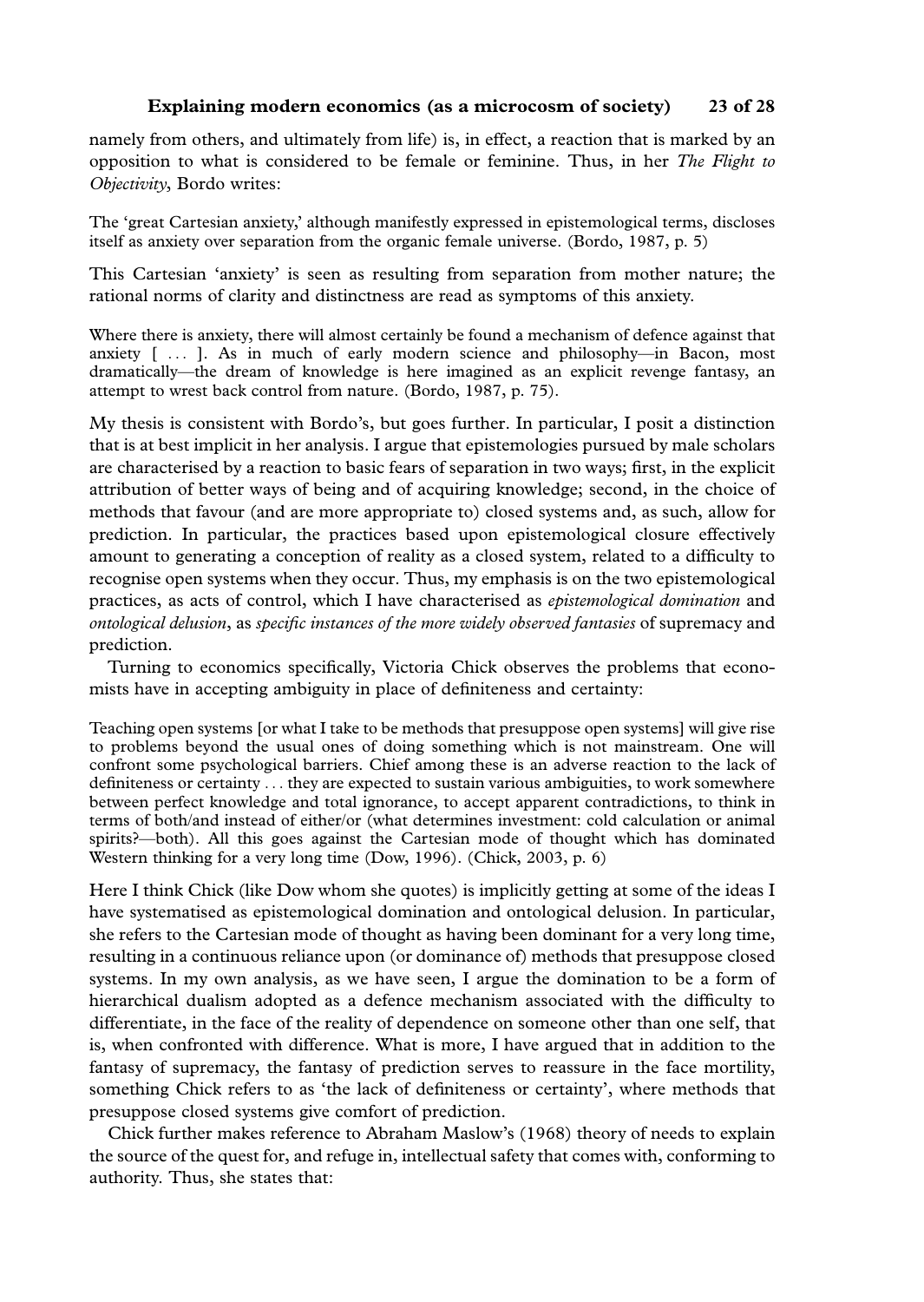It is evident that part of the explanation for the reliance on authority which characterises the closed mind can arise in childhood, while the first two sets of needs are being met by parents and other authority figures. (Chick, 2003, p. 7)

In other words, Chick suggests that conformity with authority be associated with the first two needs that emerge at the earliest stages of life, the physiological and the safety needs, and engender, in the case of the academy, the 'closed mind'. In my own account, I unpack the observed need to conform as involving both the adoption of a defence mechanism that I characterise as ontological delusion, and (or at the same time) the adoption of a defence mechanism I term epistemological domination. For, once the mind is set on methods that facilitate prediction, then a challenge to these will become classed, in what is a further form of resistance to difference (and separation or separateness), as inferior.

In a yet further contribution, Roy Rotheim (2002) points to the relation between the ability to experience ambiguity, uncertainty and openness on the one hand, and the formation of a stable self on the other:

Not being able to focus on the present moment causes one to lose the ability for generating knowledge from the inside ... With an internally generated sense of self ... [one can] safely experience ambiguity, uncertainty and openness. (Rotheim, 2002, p. 69)

By and large, I find the insights of these accounts of the attitudes of mainstream economists to be coherent with my own arguments. Mostly, they focus upon one or other of the fears and anxieties, to some degree present in us all, and associated with identity development in early infancy. The explanations provided tend thus to make (implicit) references to and, in effect, presuppose the defence (or coping) mechanisms I have advanced so far, which are the fantasies of supremacy and prediction. Notably, however, in their discussions of psychological attitudes to openness, the analysis of the economics academy provided by many, of which Chick, Earl, Loasby and Rotheim do not extend to an explanation that takes into account gender differences. Where gender is part of the analysis, the explanation arrived at is couched in terms that do not capture certain features and distinctions I centrally develop.

# 17. Conclusion: moving forward

In summary, this paper comprises three components. First, I show that certain puzzling features of the practices of modern mainstream economists are forms of fantasies encountered in certain practices in society at large. Second, I point out how the practices in question can be explained as manifestations of mechanisms of defence against (real or perceived) separation anxiety. And I trace these mechanisms back to infant development and identity formation, in so far as they constitute a 'blueprint' for dealing with differences and uncertainty later on in life. Third, I observe that the communities in which the fantasies are most prevalent are predominantly masculine in their orientation. Since boys and girls are socialised differently, especially in respect of separation, I infer that an understanding of the puzzle before us, that is, of the persistence with (and indeed insistence upon) methods that are seen to fail, warrants a gendered analysis, one that I supply.

I conclude this section by questioning whether there is a better way to proceed. For, clearly, fantasies of supremacy and of prediction that lead, respectively, to unwarranted hierarchies and to research being pursued with unsustainable goals, are at best unhelpful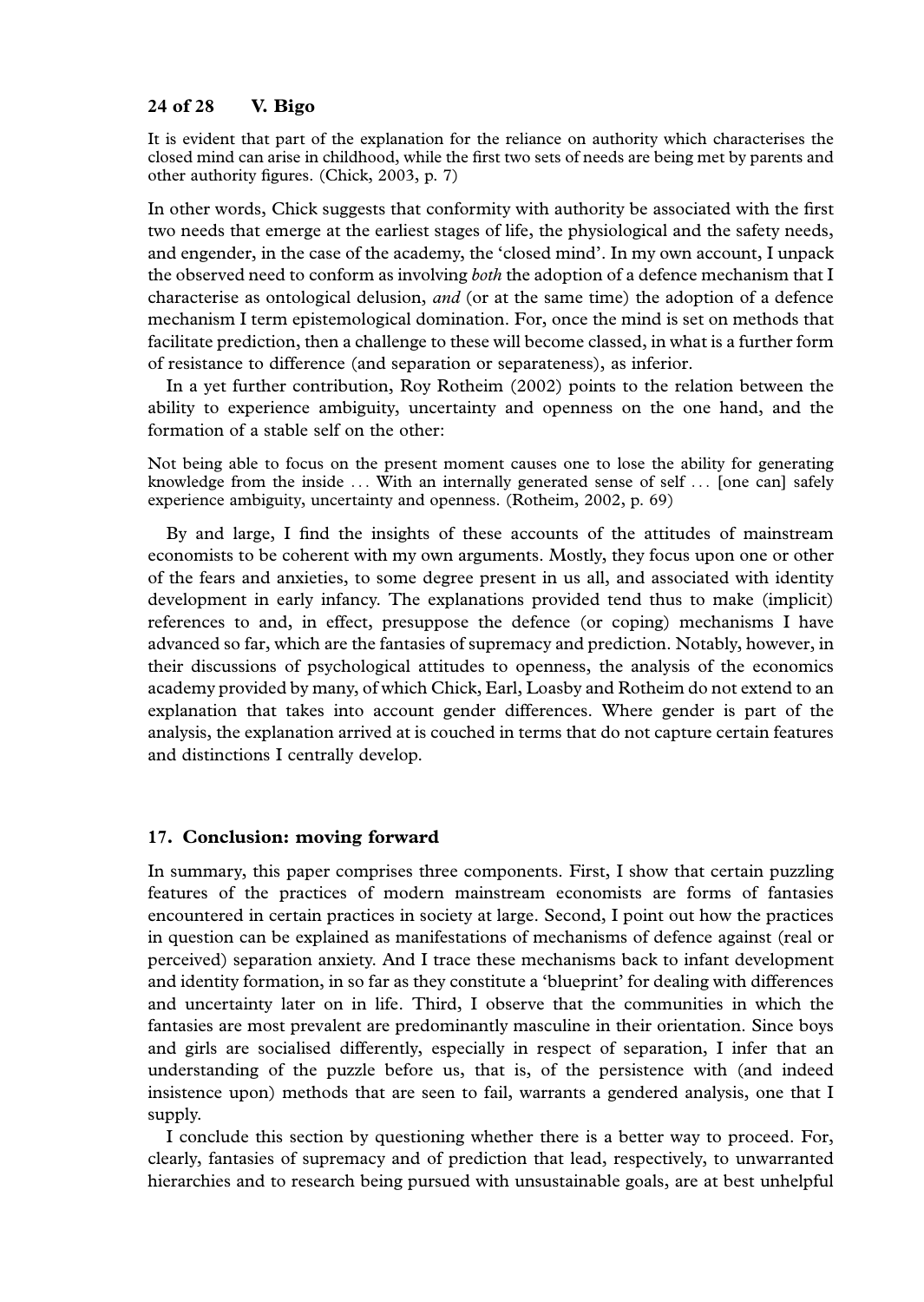#### Explaining modern economics (as a microcosm of society) 25 of 28

(diverting and wasting of resources) if not outright harmful, not least to academic endeavour and contributions.

A solution seems to exist, at least in part, in more balanced family relations than we have hitherto experienced, and in the sharing of caring responsibilities conducive to a greater identification with the attributes traditionally associated with the feminine gender.

Of course, to the extent that differences between boys and girls and men and women are sustained by forces acting outside the family, or by family members seeking to maintain the existing gender patterns, any changes that I am emphasising may not be supported, and may not be sufficient in and of their own even were they to be widely embraced by carers.

The sorts of changes do, however, seem necessary. And if widely adopted, then, given the importance of family life in most societies, there should be grounds for optimism that significant improvements are achievable. At least, this is the hope and assessment. Others express similar views. As Nancy Chodorow puts it, if children were dependent early enough on *both* genders to establish 'an individuated sense of self in relation to both, [...] masculinity would not become tied to denial of dependence and devaluation of women' (Chodorow, 1978, p. 218). Or, as Marie Maguire (1995) argues, the envy, fear and vulnerability associated with building identities in a world of stark gendered differences can only be resolved if both sexes identify with the psychological qualities of the other.

To finish on an optimistic note, then, the psychological mechanisms described in this paper suggest that a reconfiguration of family structures could give rise to individuals that are better able to deal with difference (different and separate others), as well as with the uncertain nature of our existence. That is, the result may be individuals that can recognise and emphasise complementarity in difference, rather than stark and competing oppositions per se and openness rather than closure.

Focussing on scientific communities such as economists specifically, with such a reconfiguration it might be that we can look forward to a greater degree of social scientific endeavour, which recognises people as separate and different, standing in interdependent, yet equal relations to one another.

Of course, it can hardly be speculated that all social scientific enquiry characterised by epistemological domination and/or ontological delusion can necessarily be eliminated. But if the conditions described were to be achieved, there would be reason to expect far more scholarship that embraces tolerance and realism, a stance not conditioned by fear and anxiety, and by the *particular* ensuing defensive mechanisms hitherto encountered in communities of a masculine orientation. Indeed, such conditions seem as relevant as any for securing a society of the sort in which (i) differences (rather than being made into discriminatory hierarchies) are accepted as a basis of the flourishing of all; and (ii) researchers (instead of misconstruing openness as closure) seek methods appropriate to the nature of the objects under study.

#### Bibliography

Akerlof, G. A. 1970. The market for ''Lemons: Quality Uncertainty and the Market mechanism, Quarterly Journal of Economics, no 84, 488–500

Akerlof, G. A. 1995 in George Shepherd ed. Rejected: Leading Economists Ponder The Publication Process. Sun Lakes, Arizona: Thomas Horton and Daughters

Albanese, P. 2002. The Personality Continuum and Consumer Behavior, Westport, CT, Quorum Alcoff, L. and Potter, E. 1993. Feminist Epistemologies, New York, Routledge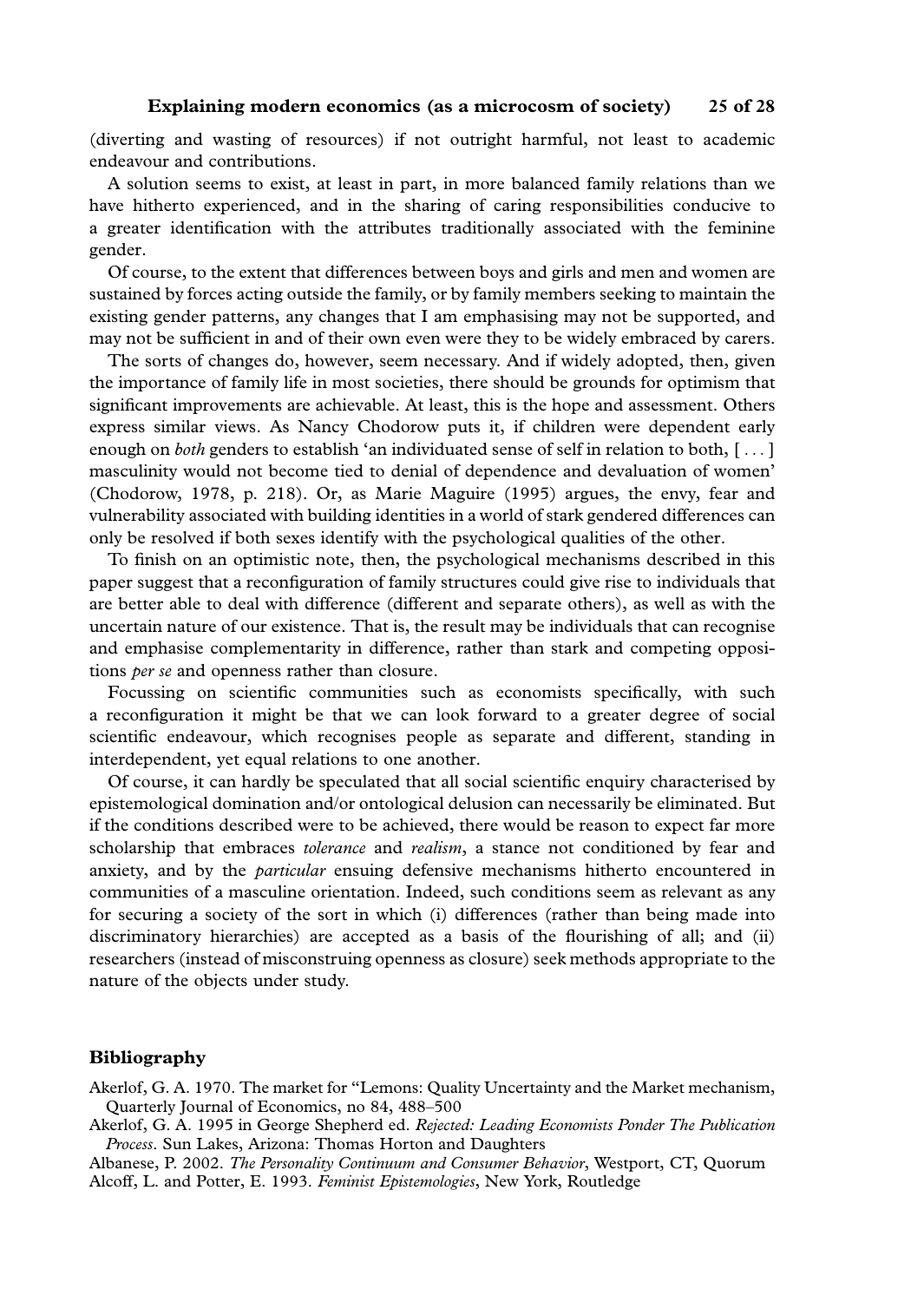- Baron-Cohen, S., Lawson, J. and Wheelwright, S. 2004. Empathising and systemising in adults with and without Asperger syndrome, *Journal of Autism and Development Disorders*, vol. 34, 301–10
- Bergman, A. 1975. in Mahler, M. S., Pine, F. and Bergman, A. (eds), The Psychological Birth of the Human Infant, New York, Basic Books
- Bigo, V. 2006. Open and closed systems and the Cambridge school, Review of Social Economy, vol. LXIV, 493–514
- Blaug, M. 1997. Ugly currents in modern economics, Options Politiques, September, 3–8
- Bordo, S. R. 1987. The Flight to Objectivity: Essays on Cartesianism and Culture, New York, State University of New York Press
- Chick, V. 1995. Order out of chaos' in economics? in Dow, S. and Hillard, J. (eds), Keynes, Knowledge and Uncertainty, Aldershot, Edward Elgar
- Chick, V. 2003. 'The future is open: on open-system theorising in economics', Paper read at Economics for the Future, at University of Cambridge. 17–19 September, 2003

Chodorow, N. 1978. The Reproduction of Mothering, Berkeley, University of California

- Chodorow, N. 1989. Feminism and Psychoanalytic Theory, New Haven and London, Yale University Press
- Coase, R. 1999. Interview with Ronald Coase, Newsletter of the International Society for New Institutional Economics, vol. 2, no. 1, 3–10
- Colander, D. 2000. The death of neoclassical economics, Journal of the History of Economic Thought, vol. 22, no. 2, 127–43
- Colander, D., Holt, R. P. F. and Rosser, J. B. Jr (eds) 2004. The Changing Face of Economics: Interviews with Cutting Edge Economists, Ann Arbor, University of Michigan Press
- Davis, J. B. 2006. The turn in economics: neoclassical dominance to mainstream pluralism?, Journal of Institutional Economics, vol. 2, 1–20
- Dow, S. C. 1990. Beyond dualism, Cambridge Journal of Economics, vol. 14, no. 2, 143-57
- Earl, P. 1983. The Economic Imagination: Towards a Behavioural Analysis of Choice, New York, Sharpe
- Earl, P. E. 1986. Lifestyle Economics, Brighton, Wheatsheaf
- Earl, P. E. 2005. Economics and psychology in the twenty-first century, *Cambridge Journal of* Economics, vol. 29, no. 6, 909–26
- Elster, J. 1996. Rationality and the emotions, *The Economic Journal*, vol. 106, no. 438, 1386–97
- Erikson, E. H. 1950. Childhood and Society, New York, W.W. Norton
- Fairbairn, W. R. D. 1963. Synopsis of an object–relations theory of the personality, *International* Journal of Psychoanalysis, vol. 44, 224–5
- Feiner, S. 2003. Reading neoclassical economics: toward an erotic economy of sharing, pp. 180–93 in Barker, D. K. and Kuipers, E. (eds), Toward a Feminist Philosophy of Economics, London, Routledge
- Freud, S. 1914. On Narcissism: an introduction, Standard Edition, no. 14, 73–102
- Freud, S. 1920. Beyond the pleasure principle, *Standard Edition*, no. 18, 7–64
- Freud, S. 1933. New introductory lectures on psycho-analysis, *Standard Edition*, no. 22, 5–182
- Friedman, M. 1999. Conversation with Milton Friedman, pp. 124–44 in S. B. and V. H. (eds), Conversations with Leading Economists: Interpreting Modern Macroeconomics, Cheltenham, Edward Elgar
- Garry, A. and Pearsall, M. (eds) 1996. *Women, Knowledge and Reality*, 2nd edn, New York, Routledge
- Gershaw, D. A. 1998. Psychology: Illusion–Delusion Confusion, available from http://www.jiskha. com/social\_studies/psychology/illusion\_delusion.html (date last accessed: June 2007)
- Gilligan, C. 1982. In a Different Voice: Psychological Theory and Women's Development. Cambridge, MA, Harvard University Press
- Greenberg, J. and Mitchell, S. 1983. Object Relations in Psychoanalytic Theory. Cambridge MA, Harvard University Press
- Hahn, F. 1984. Equilibrium and Macroeconomics, Oxford, Basil Blackwell
- Hahn, F. 1985. 'In Praise of Economic Theory', the 1984 Jevons Memorial Fund Lecture, London, University College
- Hahn, F. 1992. Reflections, Royal Economics Society Newsletter, vol. 77 p.4
- Hahn, F. 1994. An intellectual retrospect, Banca Nazionale del Lavoro Quarterly Review, 245–58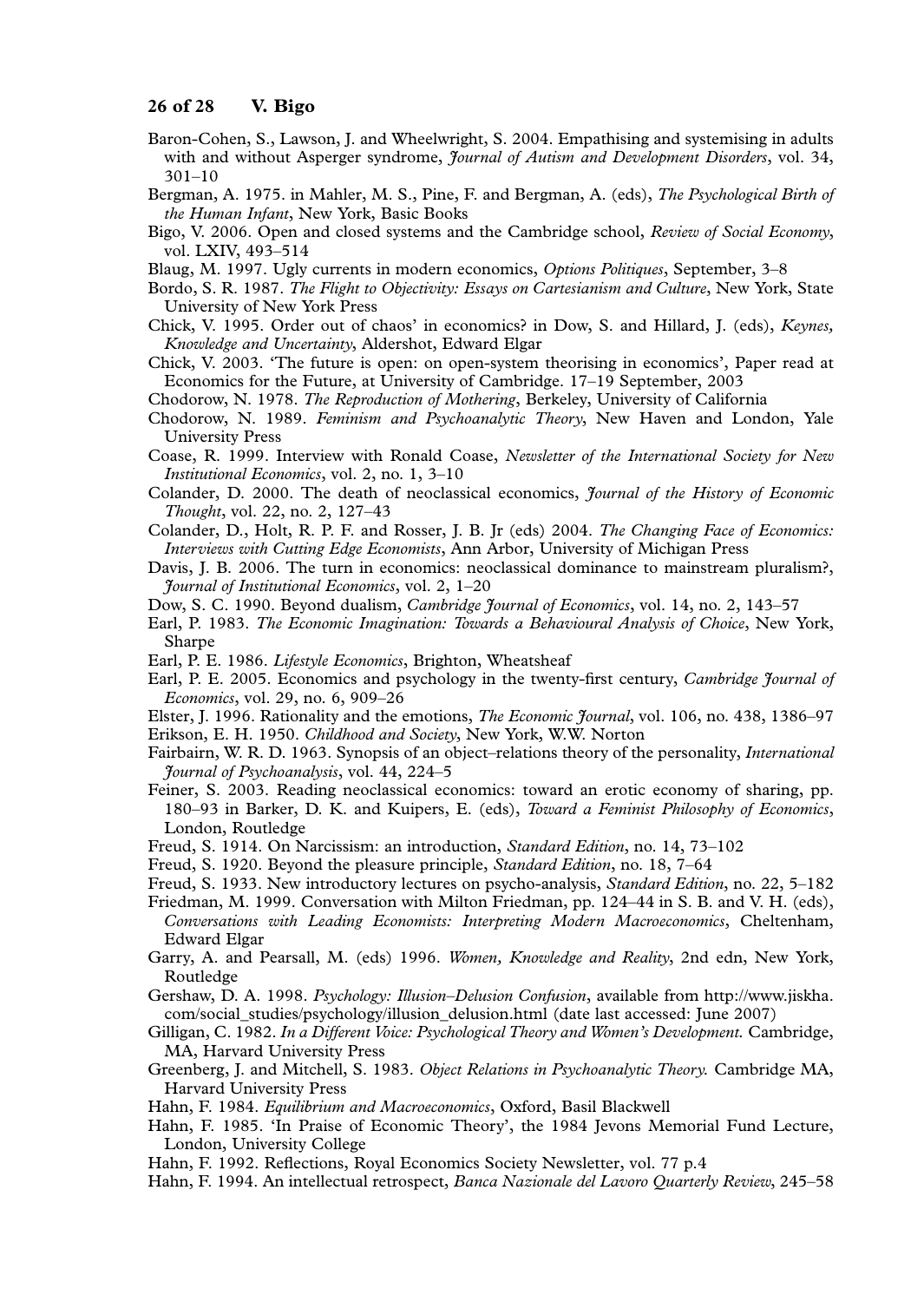#### Explaining modern economics (as a microcosm of society) 27 of 28

- Halfpenny, P. 1997. "Situating simulation in sociology". Sociological Research Online, vol. 2, no. 3, http://www.socresonline.org.uk/socresonline/2/3/9.html
- Harding, S. 1993. Rethinking standpoint epistemology: what is 'strong objectivity?, in Alcoff, L. and Potter, E (eds), *Feminist Epistemologies*, New York, Routledge [reprinted in Keller, E. F. and Longino, H. E. (eds) 1996. Feminism and Science, pp. 235–248, Oxford and New York, Oxford University Press]
- Harding, S. and Hintikka, M. B. (eds) 1983. Discovering Reality: Feminist Perspectives on Epistemology, Metaphysics, Methodology and Philosophy of Science, Dordrecht, Reidel
- Horner, A. J. 1984. Object Relations and the Developing Ego in Therapy, New York, J. Aronson
- Irigaray, L. 1987. Le sujet de la science est-il sexué? (Is the subject of science sexed?), *Hypatia*, vol. 2, no. 3, 65–87 (trans. C. Mastrangelo Bové)
- Keller, E. F. 1985. Reflections on Science and Gender, New Haven, CT, Yale University Press
- Keller, E. F. and Longino, H. E. (eds) 1996. Feminism and Science, Oxford and New York, Oxford University Press
- Kernberg, O. 1966. Structural derivatives of object relationships, *International Journal of* Psychoanalysis, 47, 236–53
- Kernberg, O. 2005. 'Aggression and Transference in Severe Personality Disorders', available at http://www.toddlertime.com/dx/borderline/bpd-kernberg.htm (date last accessed: June 2005)
- Keynes, J. M. 1939. Professor Tinbergen's method, The Economic Journal, vol. 49, 558-70
- Klein, M. 1948. A contribution to the theory of anxiety and guilt, *International Journal of* Psychoanalysis, vol. 29, 113–23
- Klein, M. 1957. Envy and Gratitude: a Study of Unconscious Sources, New York, Basic Books Inc.
- Kohut, H. 1971. The Analysis of the Self: A Systematic Approach to the Psychoanalytic Treatment of Narcissistic Personality Disorders, New York, International Universities Press
- Kristeva, J. 1998. The subject in process, pp. 133–78 in French, P. and Lack, R.-F. (eds), The Tel Quel Reader, London and New York, Routledge
- Lawson, J. 2003. Depth accessibility difficulties: an alternative conceptualisation of autism spectrum conditions, *Journal for the Theory of Social Behaviour*, vol. 33, no. 2, 189–202
- Lawson, T. 1997. Economics and Reality, London, Routledge
- Lawson, T. 2003. Reorienting Economics, London, Routledge
- Lawson, T. 2006. The nature of heterodox economics, *Cambridge Journal of Economics*, vol. 30, no. 2, 483–507
- Leontief, W. 1982. Letter, Science, vol. 217, 104–7
- Lipsey, R. G. 2001. Successes and failures in the transformation of economics, *Journal of* Economic Methodology, vol. 8, no. 2, 169–202
- Loasby, B. J. 1983. Knowledge, learning and enterprise, pp. 104–21 in Wiseman, J. (ed.), Beyond Positive Economics?, London, Macmillan
- Longino, H. 1990. Science as Social Knowledge, Princeton, Princeton University Press
- Maguire, M. 1995. Women and Men: Passion and Power, London, Routledge
- Maslow, A. H. 1968. Toward a Psychology of Being, 2nd edn, New York, van Nostrand Reinholt
- McCloskey, D. N. 1983. The rhetoric of economics, *Journal of Economic Literature*, vol. xxi, 481–517
- Mearman, A. 2005. Sheila Dow's concept of dualism: clarification, criticism and development, Cambridge Journal of Economics, vol. 29, no. 4, 619–34
- Mitchell, J. 2003. Siblings: Sex and Violence, London, Polity Press
- Mitchell, S. A and Black, M. J. 1995. Freud and Beyond: A History of Modern Psychoanalytic Thought, New York, Basic Books
- Morgan, M. 1999. 'The Projective Gridlock: A Form of Projective Identification in Couple Relationships, available at http://www.psychoanalysis.org.uk/gridlock.htm (date last accessed January 2006) [a full version of this paper is published in Ruszczynski, S. and Fisher, J. (eds) 1995. Intrusiveness and Intimacy in the Couple, pp. 33–48, London, Karnac]
- Murdoch, I. 1977. The Fire and the Sun, Oxford, Oxford University Press
- Nelson, J. 2001. ''Confronting the Science/Value Split: Notes on Feminist Economics, Institutionalism, Pragmatism and Process Thought'', Paper read at International Association for Feminist Economics (Plenary address) [Later published in 2003. Cambridge Journal of Economics, vol. 27, no. 1, 49–64].